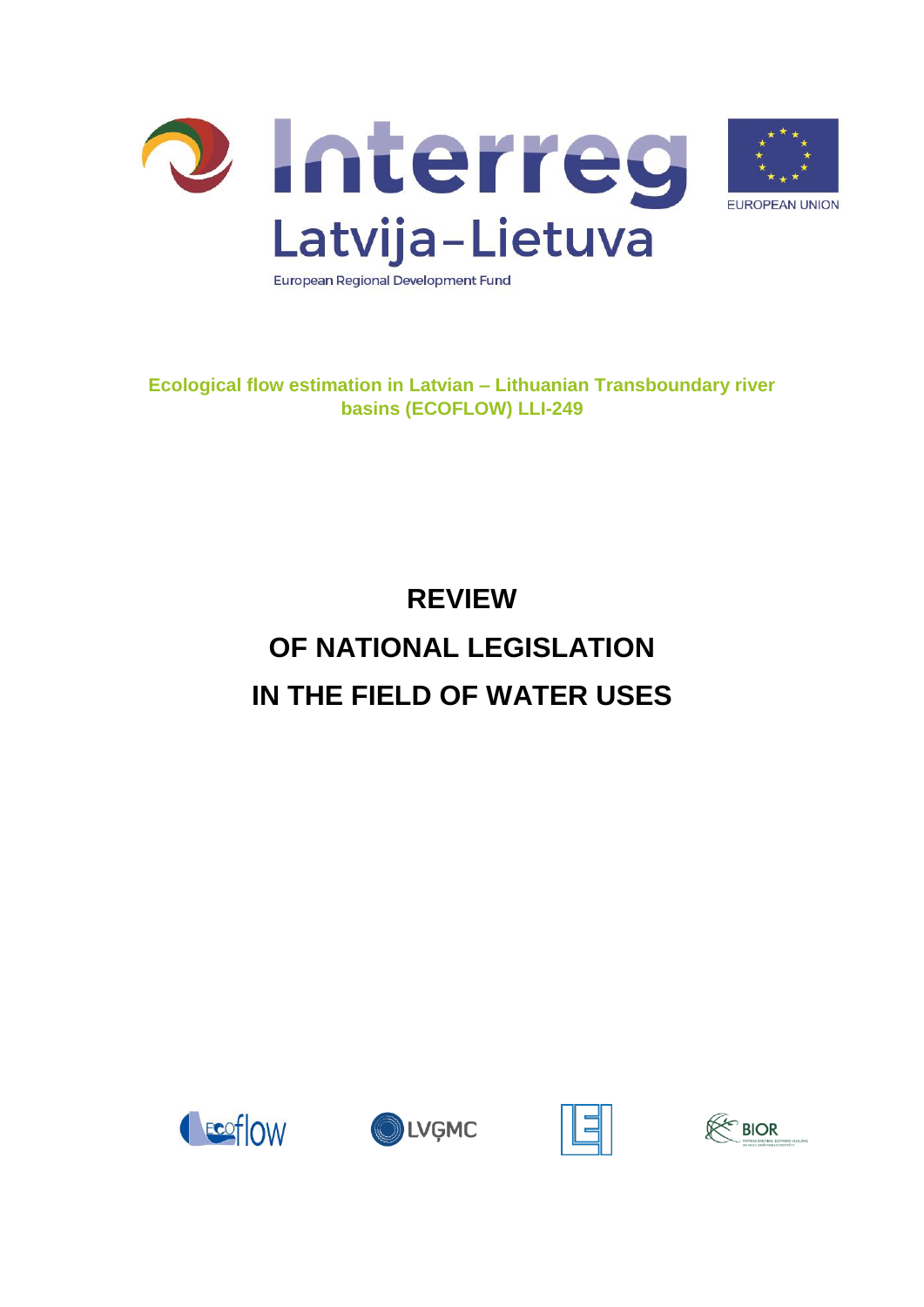## **Table of contents**

| 2.1. THE BLUEPRINT TO SAFEGUARD EUROPE'S WATER RESOURCES5 |  |
|-----------------------------------------------------------|--|
| 2.2. GUIDANCE DOCUMENT NO. 31 ON ECOLOGICAL FLOW          |  |
| 2.3. GUIDANCE DOCUMENT NO. 34 ON WATER BALANCES  10       |  |
| 2.4. ECOSTAT REPORT ON MEASURES FOR HMWB WATER STORAGE 11 |  |
|                                                           |  |
|                                                           |  |
|                                                           |  |
|                                                           |  |
|                                                           |  |
|                                                           |  |
|                                                           |  |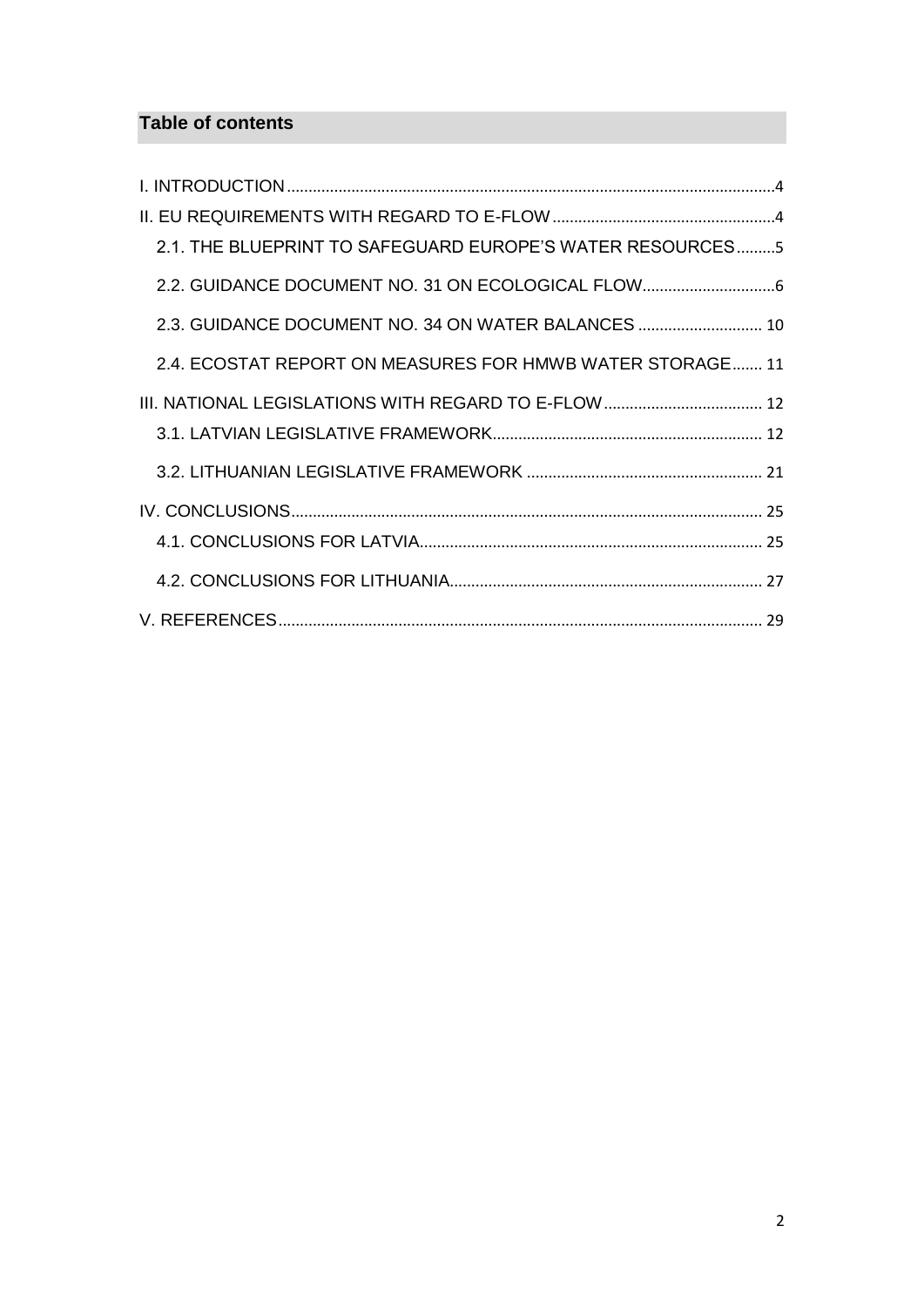## **Abbreviations**

| <b>AWB</b>     | <b>Artificial Water Body;</b>                             |  |  |
|----------------|-----------------------------------------------------------|--|--|
| E-flow         | Ecological Flow;                                          |  |  |
|                | ECOSTAT WFD CIS working group on Ecological Status;       |  |  |
| EEA            | <b>European Environment Agency;</b>                       |  |  |
| EIA            | <b>Environmental Impact Assessment;</b>                   |  |  |
| EU             | European Union;                                           |  |  |
| GD             | <b>Guidance Document;</b>                                 |  |  |
| <b>GWB</b>     | Groundwater Body;                                         |  |  |
| <b>HMWB</b>    | Heavily Modified Water Body;                              |  |  |
| HP             | Hydropower;                                               |  |  |
| <b>HPP</b>     | Hydropower Plant;                                         |  |  |
| LT             | Lithuania;                                                |  |  |
| LV             | Latvia;                                                   |  |  |
| <b>MoE</b>     | Ministry of Environment;                                  |  |  |
| <b>RBMP</b>    | River Basin Management Plan;                              |  |  |
| <b>RHMI</b>    | River Hydromorphological Index;                           |  |  |
| <b>SEA</b>     | <b>Strategic Environmental Assessment;</b>                |  |  |
| <b>WB</b>      | Water Body;                                               |  |  |
| <b>WFD</b>     | <b>Water Framework Directive;</b>                         |  |  |
| <b>WFD CIS</b> | Water Framework Directive Common Implementation Strategy. |  |  |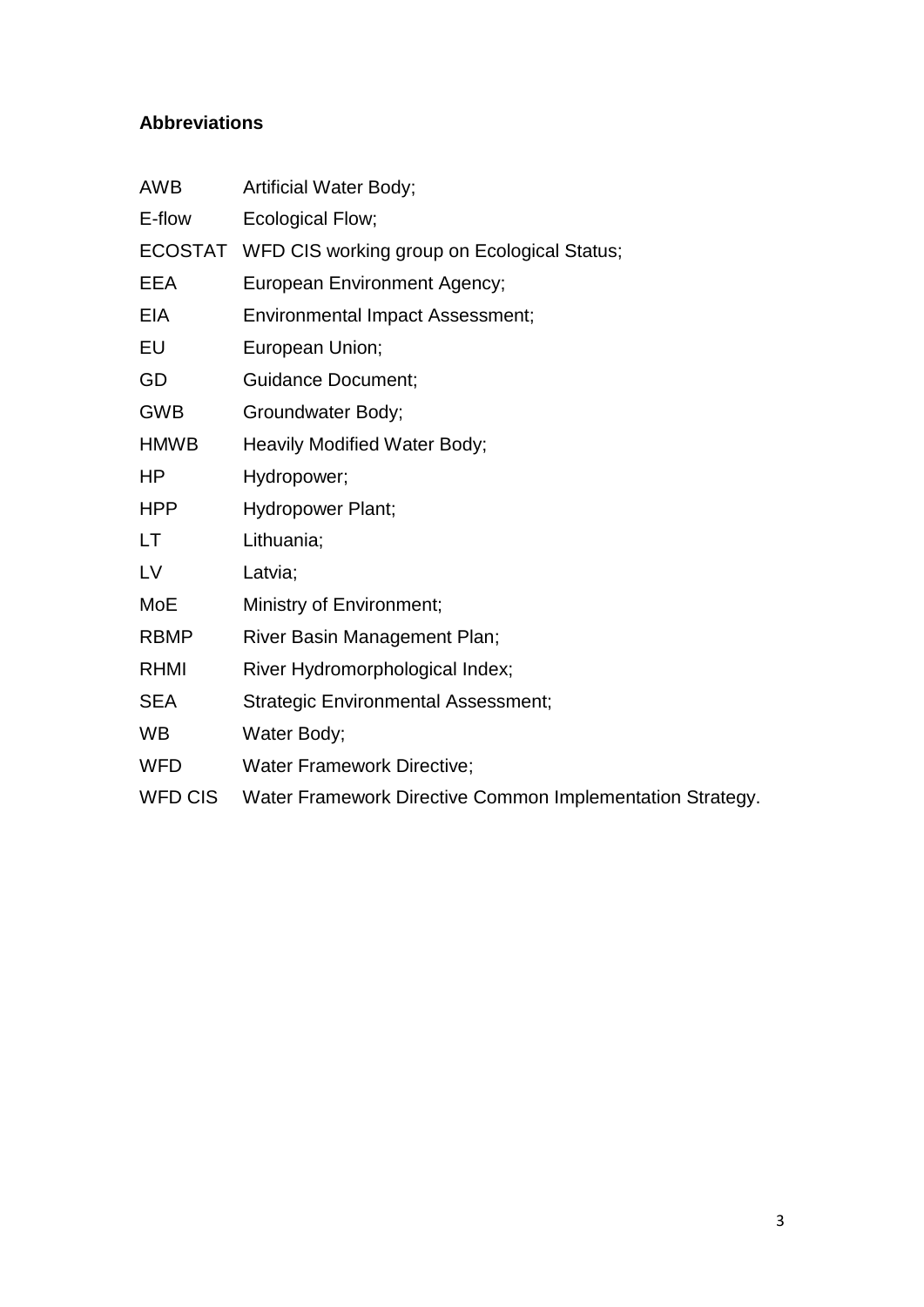## <span id="page-3-0"></span>**I. INTRODUCTION**

The legal framework for implementation of Ecological flow in the EU is set out in the WFD and in the Birds and the Habitats Directives. WFD main objective is to prevent deterioration of the status of water bodies and to protect, enhance and restore all water bodies, with the aim to achieve good ecological status [1]. The aim of the Birds and Habitats Directives is to conserve important habitats and species [2, 3].

**Flow regime is critical for most of the aquatic ecosystems**, having strong impact on the conservation status of water-dependent habitats and species.

The WFD and the Birds and Habitats Directives set binding objectives on protection of water-dependent ecosystems. These objectives can only be reached if supporting flow regimes are guaranteed. Therefore, consideration of Ecological flow has to be included in the national legal frameworks of the EU Member States.

#### <span id="page-3-1"></span>**II. EU REQUIREMENTS WITH REGARD TO E-FLOW**

Aside from the WFD and the Birds and the Habitats directives, main pieces of EU legislation, describing and explaining in detail the necessity and the concept of Ecological flow, are: the Blueprint to Safeguard Europe's Water Resources; WFD CIS Guidance Document No. 31 "Ecological flows in the implementation of the Water Framework Directive"; and WFD CIS Guidance Document No. 34 "On the application of water balances for supporting the implementation of the WFD".

Another important document in connection with the concept of Ecological flow is the report of the WFD CIS working group ECOSTAT on Common understanding of using mitigation measures for reaching good ecological potential for heavily modified water bodies impacted by water storage.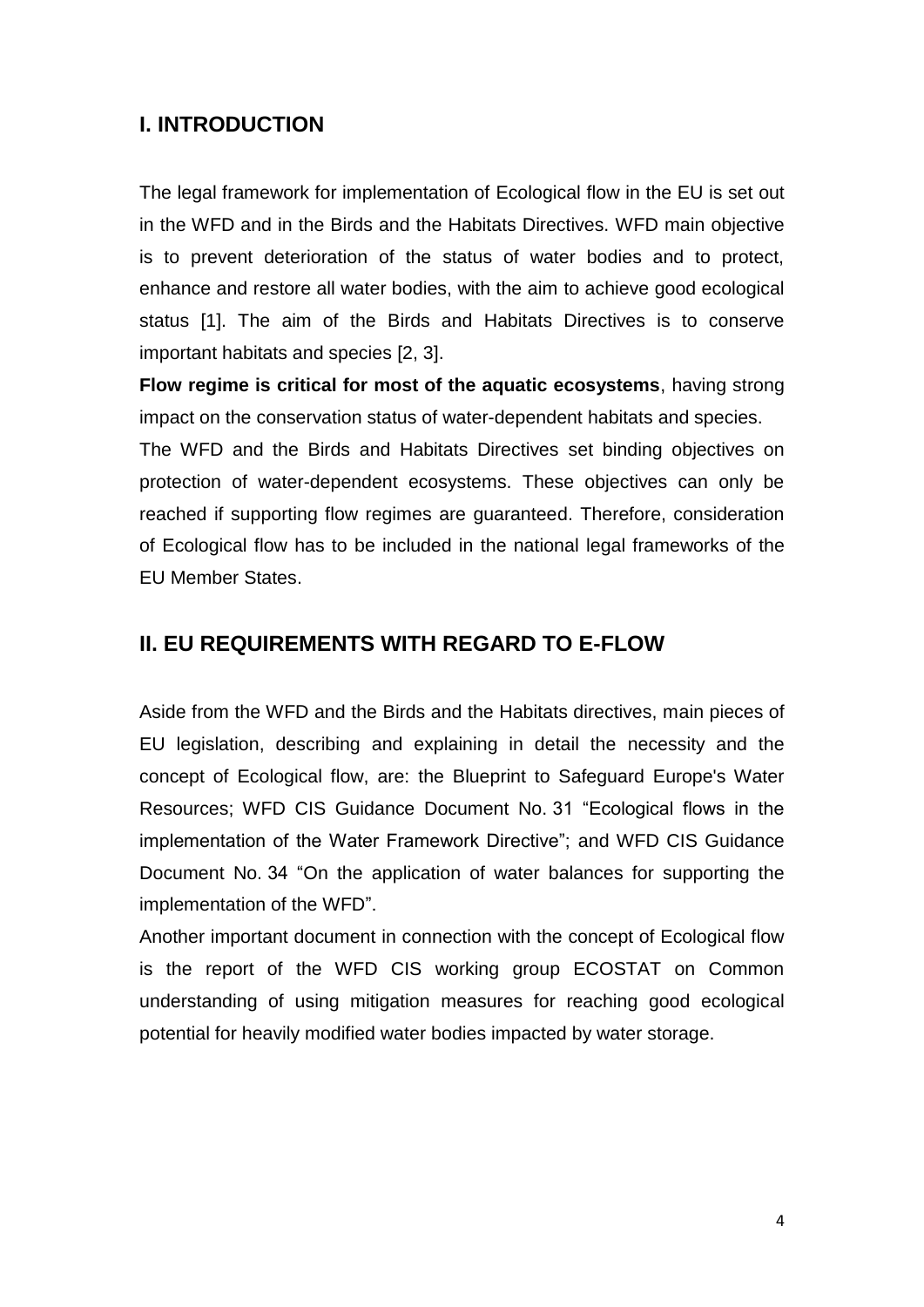#### <span id="page-4-0"></span>**2.1. THE BLUEPRINT TO SAFEGUARD EUROPE'S WATER RESOURCES**

The Blueprint to Safeguard Europe's Water Resources [4] aims to tackle the obstacles which hamper action to safeguard Europe's water resources.

The document underlines that the main causes of negative impacts on water status are interlinked and include climate change; land use; economic activities such as energy production, industry, agriculture and tourism; urban development and demographic change. Pressure from these causes takes the form of pollutant emissions, water over-use (water stress), physical changes to water bodies and extreme events such as floods and drought.

The Blueprint stresses that, according to the EEA State of Water report and the European Commission's assessment of the 1<sup>st</sup> RBMPs, good ecological status is achieved only in 43 % of the freshwater bodies reported in 2010. Additional measures included in the RBMPs are expected to increase this to 53 % by 2015. It appears that the most widespread pressure on ecological status in the EU originates from hydromorphological pressures to water bodies which affect about 40% of the WBs, like dams for hydropower or embankments for flood protection. The Blueprint reminds about known ways to address these pressures. Where existing structures break river continuity and impact fish migration, mitigation measures such as fish passes and fish lifts should be standard practice. It is important to progressively retrofit existing structures in order to improve water status.

When there are plans to make significant new changes to water bodies, SEA should be made in addition to EIA. For instance, national and regional plans to develop hydropower should be subject to a SEA to identify where the dams could be located to minimise negative environmental effects, or to compare the plans with alternative renewable energy sources development.

There is a need in many EU river basins to put quantitative water management on a more solid foundation: namely to identify the **ecological flow**, i.e. the amount of water required for aquatic ecosystems to continue to thrive and provide the services people rely upon. Fundamental to this is the recognition that water quality and quantity are inevitably related with the concept of "good status".

It is possible and necessary for Member States to improve implementation of the WFD and reduce hydromorphological pressures by restoring river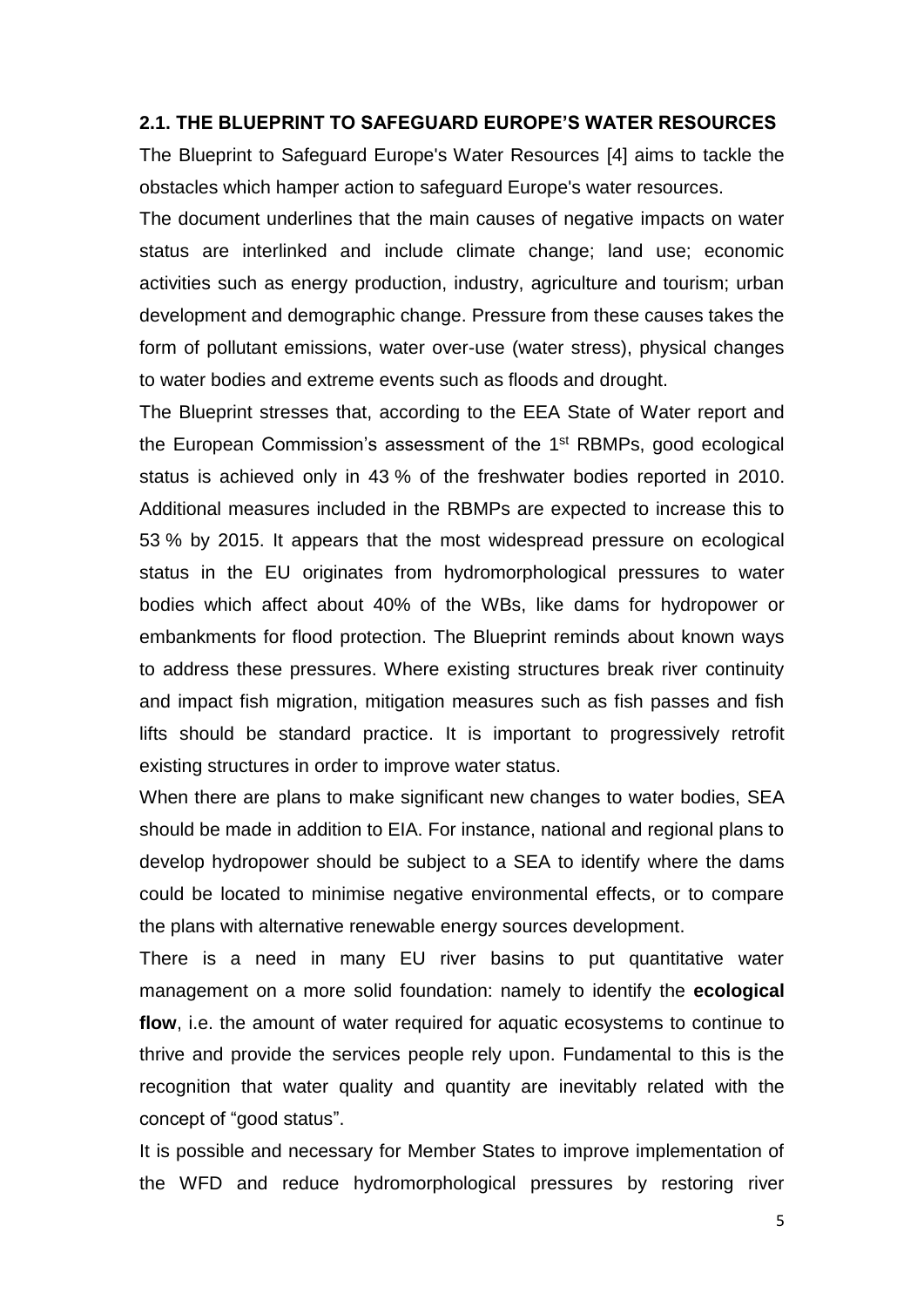continuity. We must respect the needs of nature: the ecological flow. The Blueprint proposed the development of a guidance document under the WFD that would provide an EU definition of ecological flow and a common understanding of how it should be estimated.

#### <span id="page-5-0"></span>**2.2. GUIDANCE DOCUMENT NO. 31 ON ECOLOGICAL FLOW**

WFD CIS Guidance Document No. 31 "Ecological flows in the implementation of the Water Framework Directive" [5] has been developed in accordance with the proposal of the Blueprint to Safeguard Europe's Water Resources.

Gradual and incremental consideration of the recommendations in this GD is expected from Member States in their implementation of WFD.

GD No. 31 addresses the situation of rivers and mainly focuses on natural water bodies. This reflects the need to initially focus on these WBs as a starter and the lack of information and examples that could be collected about other water categories in the process of development of this GD. Nevertheless, its requirements mostly apply to HMWB, too. Specific requirements for HMWB are provided additionally in a separate chapter.

GD No. 31 reminds that E-flow is also relevant to groundwater quantitative status. In order to achieve good groundwater quantitative status, the level of groundwater should not be subject to anthropogenic alterations which would cause failure to achieve the environmental objectives for associated surface waters. For a GWB to be of good status, long-term annual average abstraction from this GWB must not exceed long-term average recharge **minus** the long-term ecological flow needs.

#### **2.2.1. E-flow in status assessment and environmental objectives**

Ecological flow is considered within the context of the WFD as "hydrological regime consistent with the achievement of the environmental objectives". These environmental objectives refer to:

- non-deterioration of the existing status;
- achievement of good ecological status;
- compliance with standards and objectives for protected areas, including the ones designated for the protection of habitats and species, where status of water is an important factor for their protection.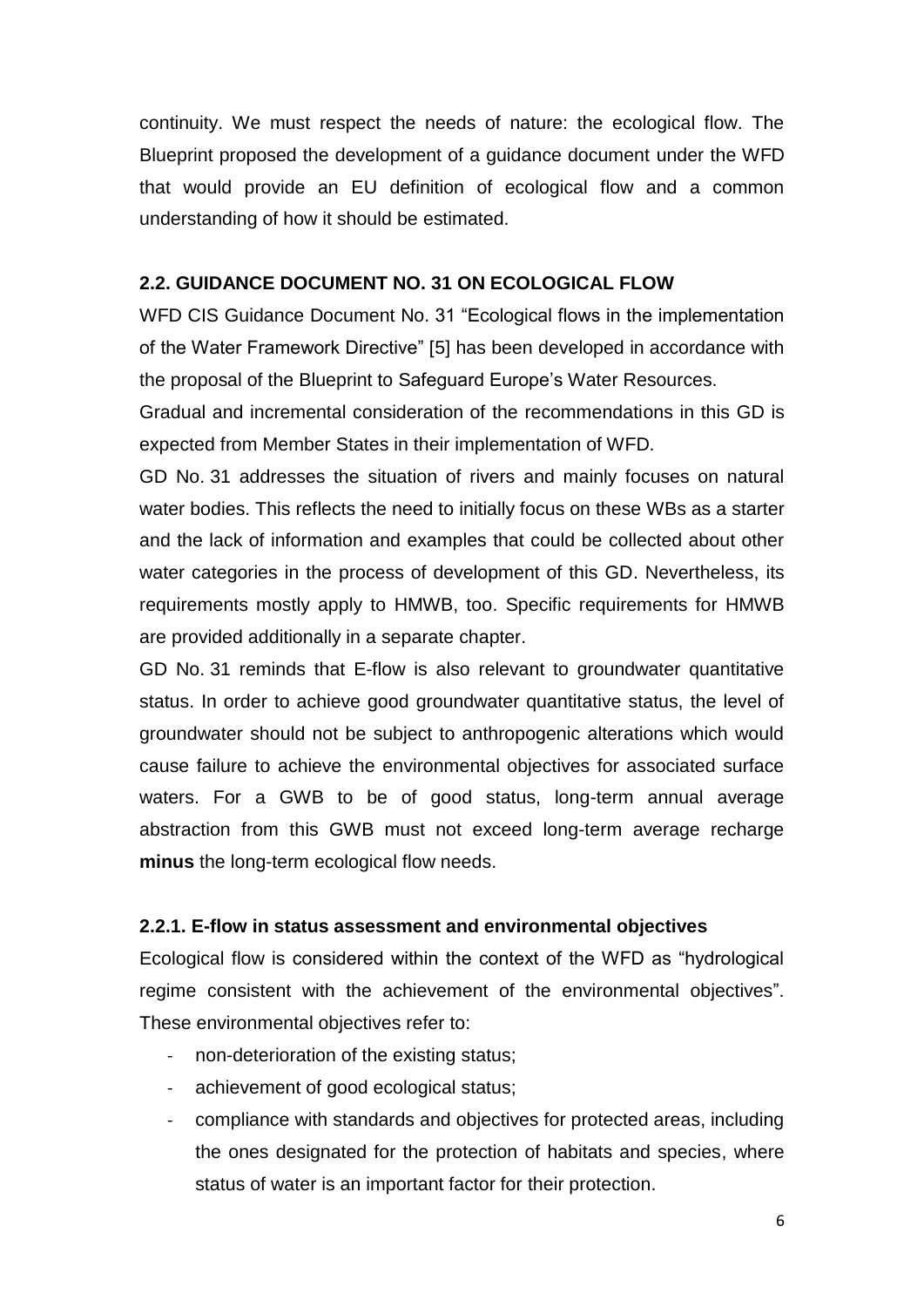Ecological status of a water body (and ecological potential of HMWB and AWB) consists of three groups of parameters: biological, physico-chemical, and hydromorphological. The latest includes, for rivers, three components or so-called quality elements: hydrological regime; river continuity; and morphological conditions. **Ecological flow** is a necessary component of hydrological regime and hence of the hydromorphological quality that has, according to the WFD, to be consistent with the achievement of good status for the biological quality elements.

If protected areas designated under the Birds and the Habitats Directives are present in a water body, hydrological regime needed for the protection of habitats and species must be achieved.

Structure and functioning of aquatic ecosystems are shaped by different kinds of flow. Extreme situations (floods and droughts) regulate ecosystem process rates and exert selective pressure on populations. On the other hand, normal conditions imposed by regular flows allow habitat fidelity. The so-called "environmental flow components" are generally distinguished between base flows (including low flows) and the flood regime (magnitude, frequency, duration and timing of high flow pulses).

Variations of hydrological regime are reflected in hydromorphological parameters, such as water depth, flow velocity, substrate composition, and channel geometry which in turn form the ecological habitat and influence the status of biological quality elements.

The objectives of the WFD and the Birds and Habitats Directives can only be reached if supporting flow regimes are guaranteed in a water body. Therefore, consideration of ecological flow has to be included in national legal frameworks, **referring clearly** to the different components of the natural flow regime (and not only to minimum flow) and the necessity to link their definition to biological requirements according to the objectives these Directives.

#### **2.2.2. Establishment of monitoring programmes**

GD No. 31 sets the following requirements to the design of monitoring programmes under the WFD:

Proper definition and efficient implementation of ecological flows require a significant amount of hydrological data derived from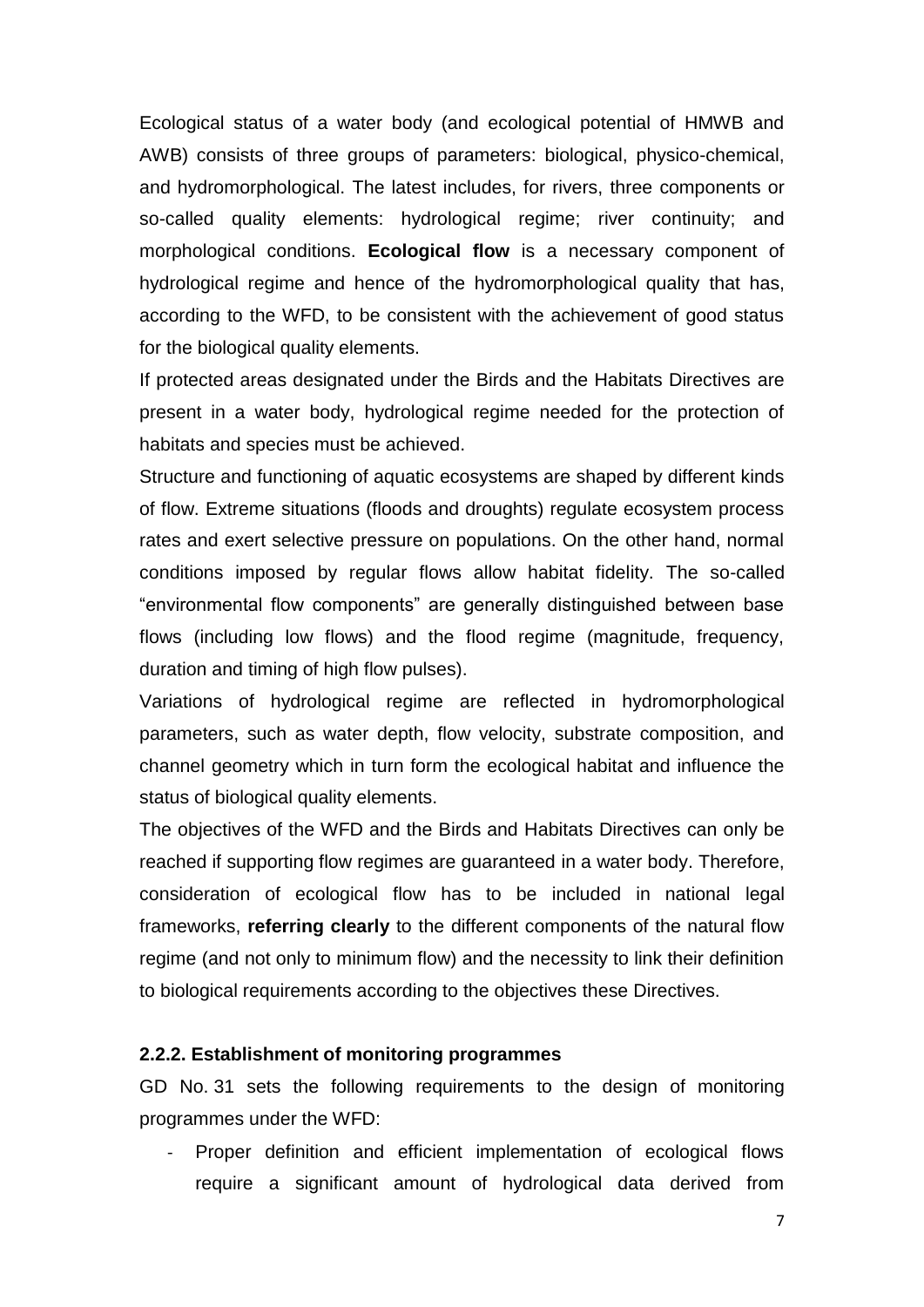monitoring the hydrological regime (modelling approaches may to some extent supplement insufficient monitoring data).

- Monitoring programmes should be adapted to provide a picture of hydrological alterations and their impact on morphology and biology, and to effectively support the achievement of ecological flow.
- Sufficient hydrological information should be collected to enable estimation of the current flow regime and how it deviates from the natural flow regime.
- The integrated monitoring of hydrological, morphological and biological quality elements enables the estimation of the effectiveness of flow restoration action as part of the programme of measures within RBMP.

#### **2.2.3. Defining E-flow and analysing the gap with the current situation**

GD No. 31 stresses that, to be consistent with the environmental objectives of the WFD and the Birds and Habitats Directives, the definition of E-flow has to be the result of a technical / scientific process with **no consideration** of the associated socio-economic impacts. These impacts should only be considered when estimating the necessary flow regime for HMWB or water bodies subject to an exemption (less stringent environmental objectives, or prolonged deadline for achievement of the objectives, justified according with the requirements set in the WFD).

#### **2.2.4. Heavily modified water bodies and exemptions**

According to the WFD, a heavily modified water body is a WB which has been substantially changed in character, as a result of physical alterations by human activity. Generally, designation of HMWB should be based on the identification of substantial change in morphology.

The necessary prerequisites for the designation of HMWB are:

- to achieve good ecological status of this water body, there would be necessary such changes to its hydromorphological characteristics that would result in significant adverse effects on the wider environment or on important sustainable human development activities;
- the beneficial objectives served by the modified characteristics of that water body cannot, for reasons of technical feasibility or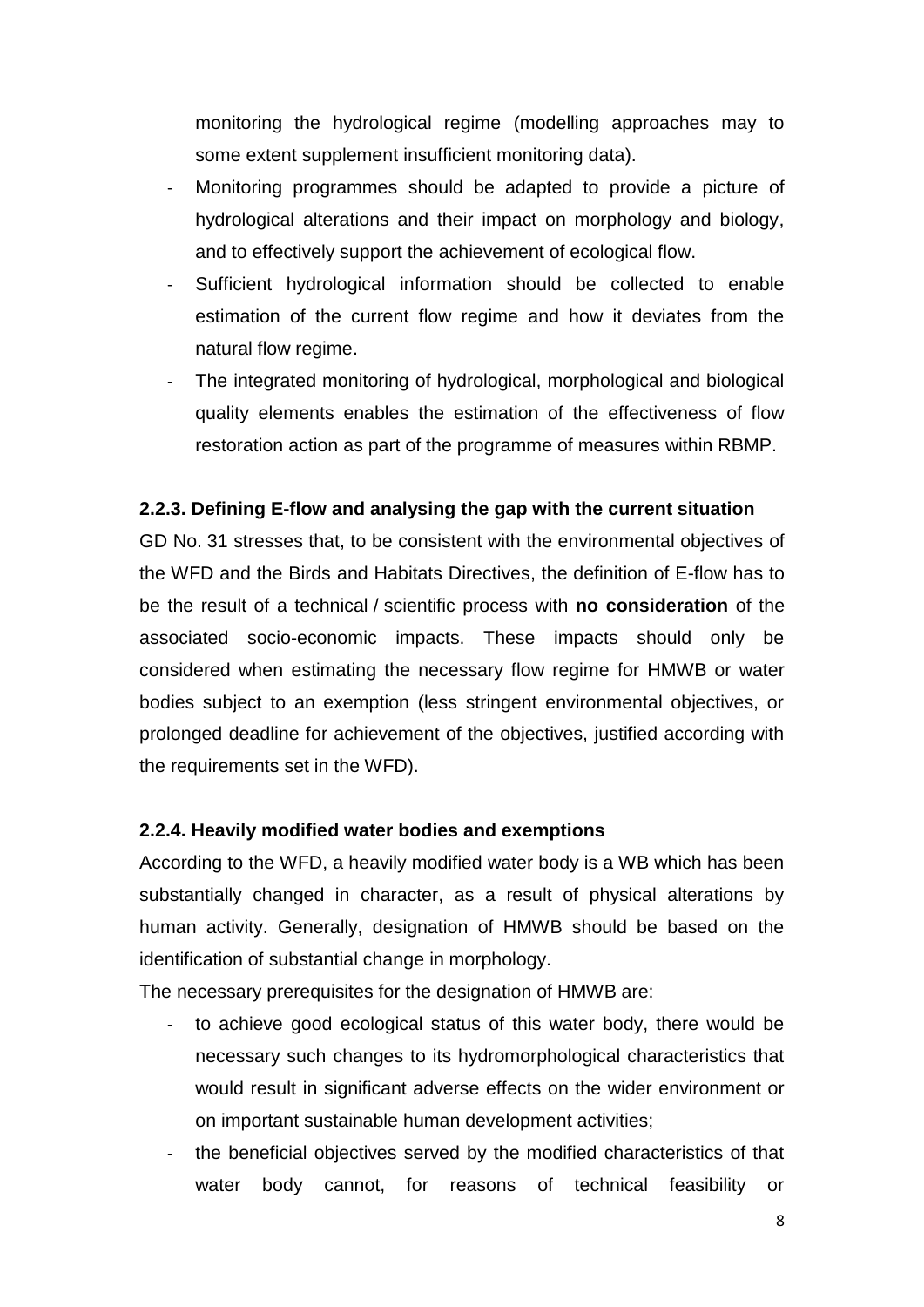disproportionate costs, reasonably be achieved by other means, which are a significantly better environmental option.

Instead of good ecological status, in HMWB there has to be achieved good ecological potential. Characteristics of good ecological potential have to be determined based on the characteristics of the closest comparable water body type.

GD No. 31 states that definition of Ecological flow (and identification of the necessary measures to deliver it and achieve good ecological status) should, where hydrology is significantly altered, be considered as part of the designation test for HMWB. Justification why these measures cannot be taken has also to be provided.

An assessment of the hydrological regime to be delivered should be carried out in the definition of good ecological potential, together with the mitigation measures to improve the flow conditions. Depending on the nature and severity of morphological alteration, the hydrological regime consistent with good ecological potential may be very close to the Ecological flow.

Similarly, an exemption under Article 4(5) of the WFD (less stringent environmental objectives for a water body that is not a HMWB) can be justified with a significant hydrological pressure. This justification will require the definition of Ecological flow and identification of the necessary measures to deliver it. The flow regime to be implemented in the water body should be the closest possible to Ecological flow. When hydrology is not the cause for exemption, the hydrological regime should be as a default the Ecological flow identified to support good ecological status.

#### **2.2.5. Recommendations for national legislative frameworks**

GD No. 31 recommends that national legislative frameworks with regard to the definition of E-flow include:

- a conceptual definition of Ecological flow with a clear reference to both flow quantity and dynamics and to their consistency with the environmental objectives required under the WFD;
- Ecological flow as a binding requirement where relevant:
	- o to all water uses (in particular abstraction, impoundment, flow regulation) in their different characteristics (surface and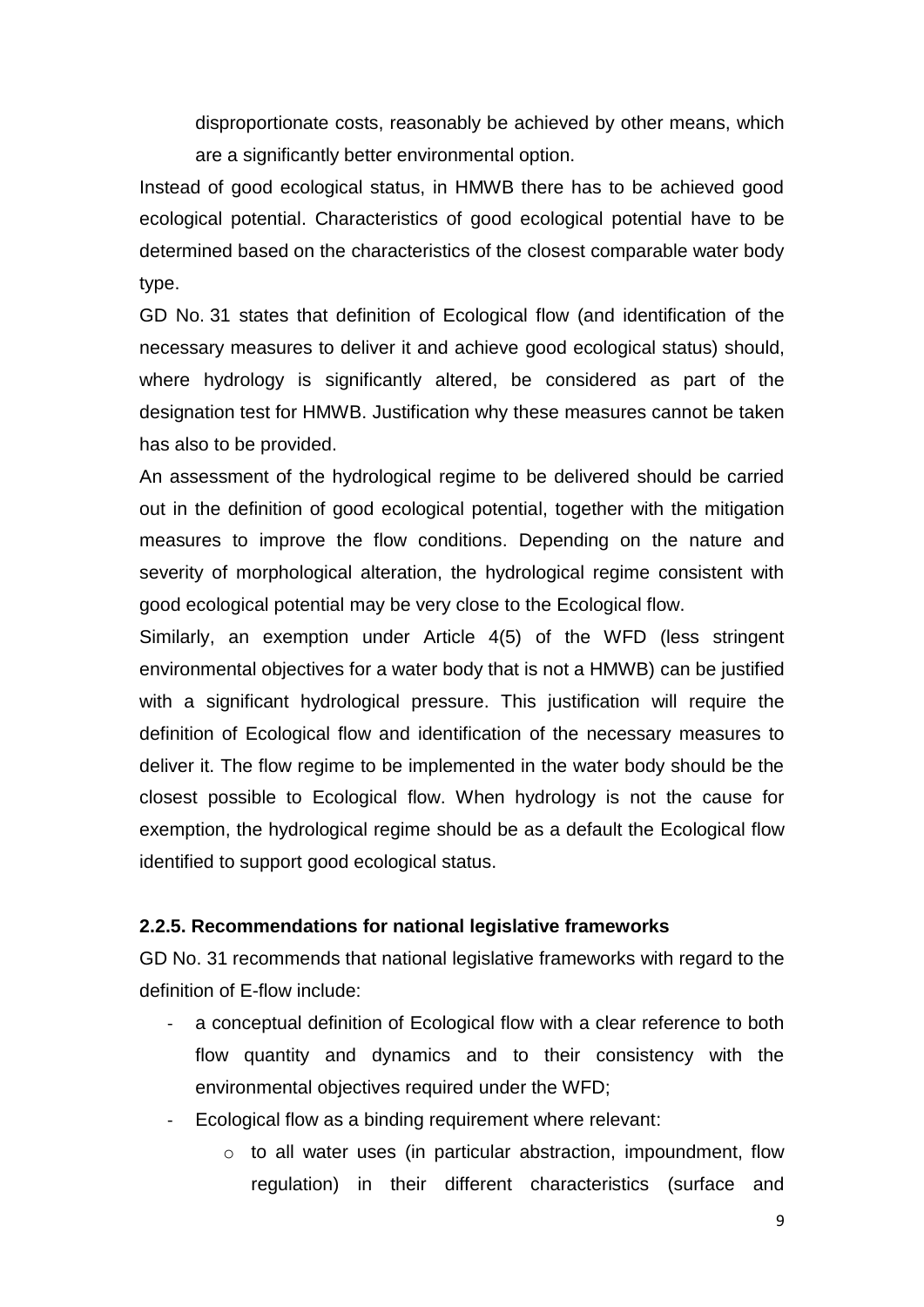groundwater, reversible and irreversible, periodic and permanent),

- o in the strategic planning for development of impacting uses,
- $\circ$  in the delivery of new permits,
- $\circ$  in the review of existing water rights;
- clear responsibility for validating the definition of Ecological flow and the inspection of its achievement;
- penal provisions when regulatory requirements are breached.

It is also recommended that national methodologies or guidelines include:

- the methodological approach for determination of E-flow that include relevant elements of river ecosystem, at least quality elements of WFD;
- a range of procedures which can be selected according to the kind of use, the river type and the linkage between surface and groundwater where relevant;
- the data required for E-flow determination;
- the requirements for monitoring and reporting to the competent authorities;
- the requirements to ensure the transparency of methodologies and results to all interested parties, including water users.

## <span id="page-9-0"></span>**2.3. GUIDANCE DOCUMENT NO. 34 ON WATER BALANCES**

WFD CIS Guidance Document No. 34 "Guidance document on the application of water balances for supporting the implementation of the WFD" [6] has been developed with an aim to support the development and use of water balances at the river basin and / or catchment scales in the context of the WFD, as prerequisite to sustainable quantitative management of water resources.

A water balance is based on mass conservation. It reflects that the rate of change in water stored in a hydrological unit (e.g. catchment) is balanced by the rate at which water flows in and out of the unit.

With regard to the concept of Ecological flow, GD No. 34 reminds that the percentage of the mean annual river flow or baseflow that needs to be allocated to freshwater-dependent ecosystems to maintain them in good ecological status should consider the **temporal variability** of the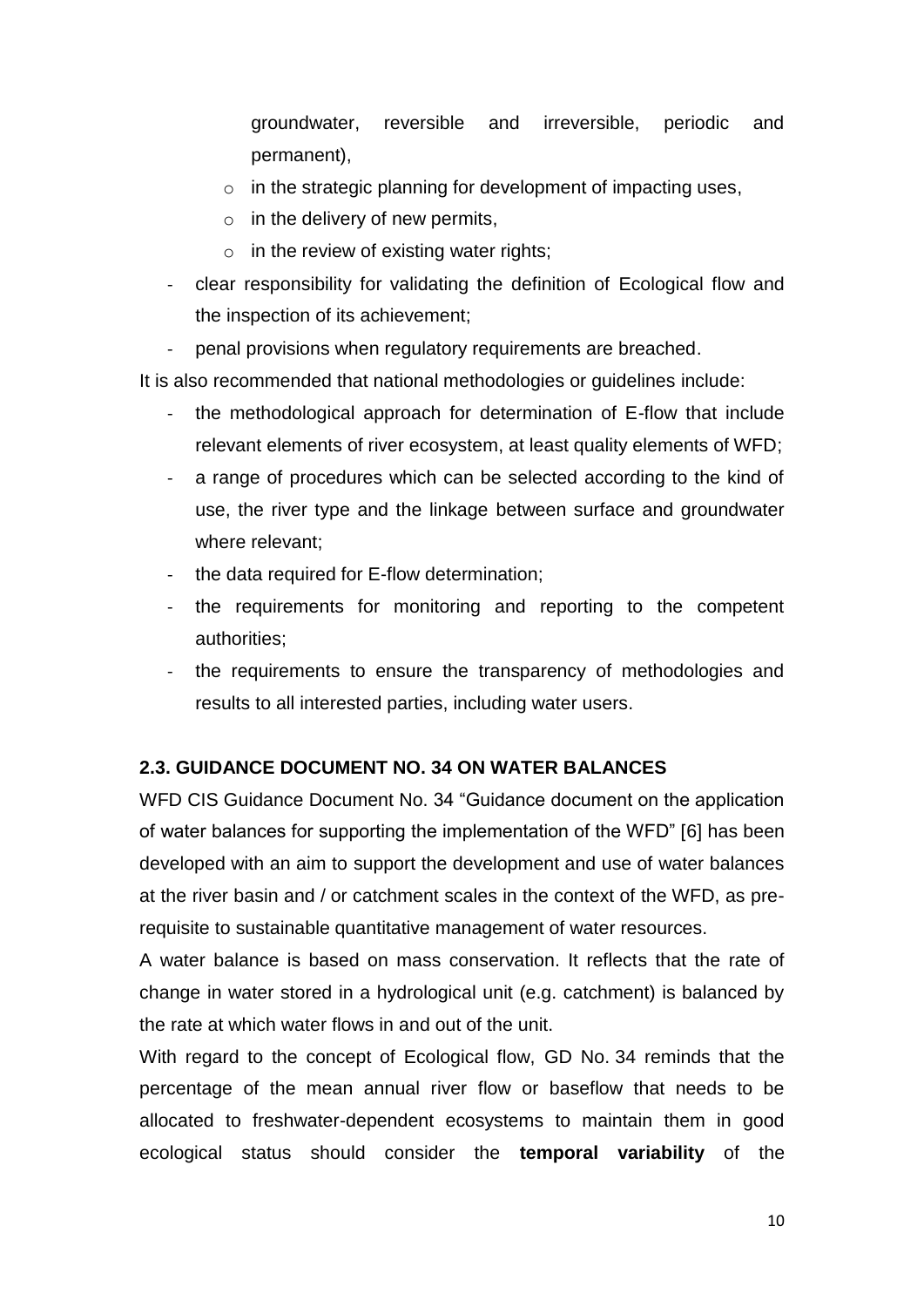environmental demand and the seasonal natural variations, to account for the functioning of river ecosystems.

GD No. 34 also states that environmental water requirements for different large European basins (Danube, Dnieper, Elbe, Oder, Rhine, Seine) are presented in some studies, as a percentage of the available water required to be maintained for environmental purposes. These percentages generally are around 40%. In the case of **smaller rivers**, precautionary assessment often assumes that only 10-20% of low flow can be impacted by withdrawals.

#### <span id="page-10-0"></span>**2.4. ECOSTAT REPORT ON MEASURES FOR HMWB WATER STORAGE**

One of the core activities for the WFD CIS working group ECOSTAT between 2013 and 2016 has been to compare the ecological quality expected by different countries for water bodies impacted by water storage (incl. for hydropower). ECOSTAT report "On common understanding of using mitigation measures for reaching Good Ecological Potential for heavily modified water bodies impacted by water storage" [7] is based on information collected in a survey, which was completed by 23 countries.

ECOSTAT report stresses that, taking into account the provisions of the WFD CIS Guidance Document No. 4 on HMWB designation [8], physical alterations due to **small scale hydropower** (without relatively large water storage dams) **normally do not fulfil the requirements for HMWB designation**.

ECOSTAT report emphasises various impacts of HPP water storage reservoirs on river ecosystems. A changed flow regime through reservoirs commonly causes artificially extreme low flows or extended low flows. Loss of or reduction in flows which are sufficient to trigger and sustain fish migration can be the result. In addition, loss, reduction or absence of variable flows, compared to undisturbed conditions, is an important issue.

HPP operation can also lead to rapidly changing flows and water level fluctuations downstream of tailrace. This can cause artificially extreme changes in water level, which leads to reductions in quality and extent of shallow water and shore zone habitats.

Storing water in a reservoir often leads to depleted river stretches downstream with regard to quantity and dynamics of flow.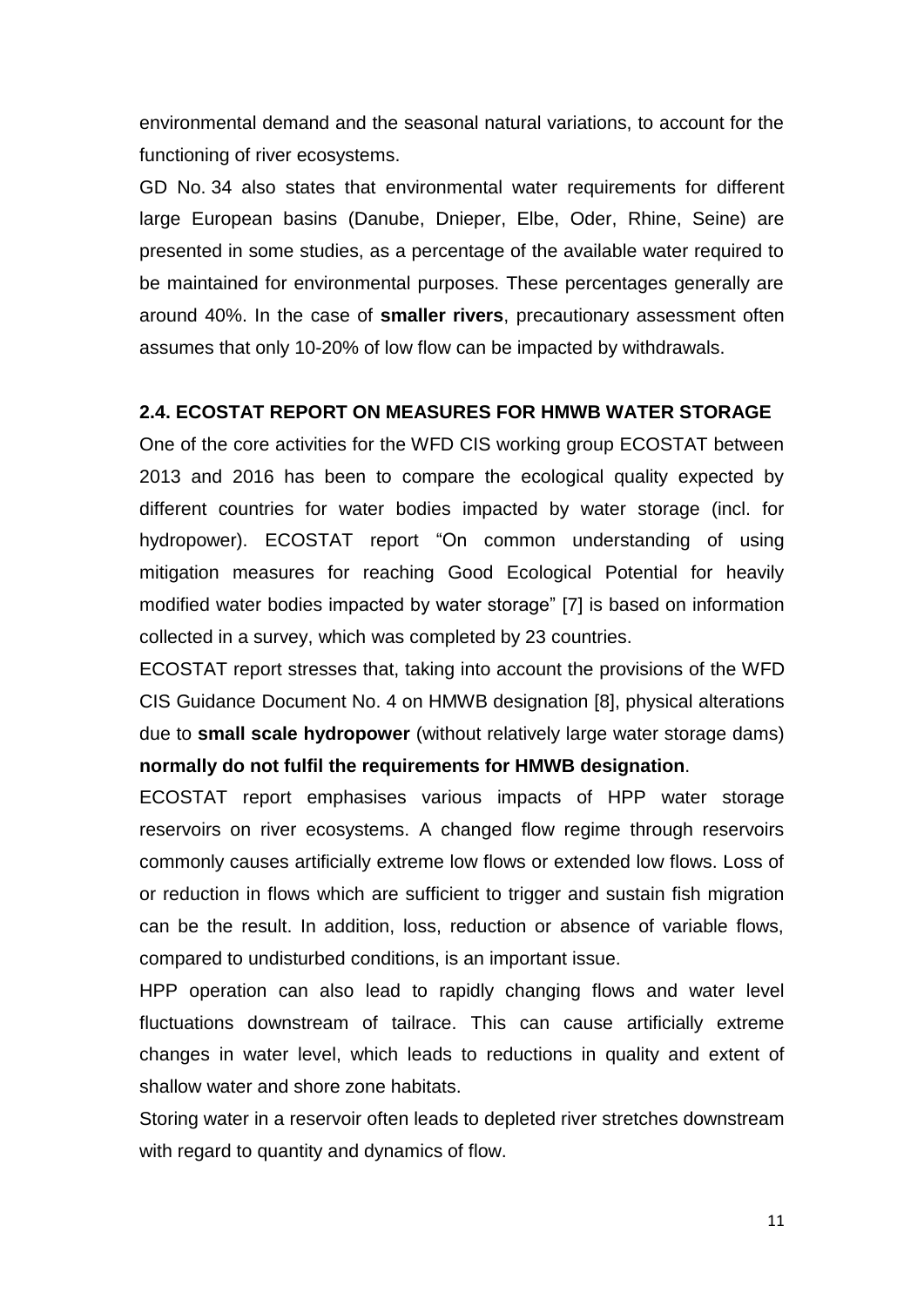ECOSTAT report also describes the effect of hydropeaking when HPP operating for short term peak load production on demand are causing artificial rapid flow / water level fluctuations downstream of the tailrace, with extreme low flow and sudden high flow situations. These rapid flow alterations differ significantly from natural flow changes in case of floods.

## <span id="page-11-0"></span>**III. NATIONAL LEGISLATIONS WITH REGARD TO E-FLOW**

#### <span id="page-11-1"></span>**3.1. LATVIAN LEGISLATIVE FRAMEWORK**

Latvian **Water Management Law** [9] includes a requirement transposed from the WFD, to maintain and improve the status of all surface water bodies, with an aim to achieve good ecological and chemical status of natural surface water bodies, and good ecological potential and good chemical status of artificial and heavily modified water bodies.

**Criteria** for the definition of good ecological status and potential are included in the subordinated **Regulation No. 858** (19.10.2004) of the Cabinet of Ministers of Latvia "Regulations Regarding the Characterisation of the Types, Classification, Quality Criteria of Surface Water Bodies and the Procedures for Determination of Anthropogenic Loads" [10]. These criteria have also been transposed from the WFD. Main points with regard to E-flows are as follows:

- Hydromorphological quality is an essential integral part of the ecological status of natural surface water bodies, and of the ecological potential of artificial and heavily modified water bodies.
- For natural river water bodies, hydromorphological quality includes following quality elements: hydrological regime; river continuity; morphological conditions. Corresponding description of high, good, and moderate status for these quality elements in the Regulation No. 858 is given in Table 1.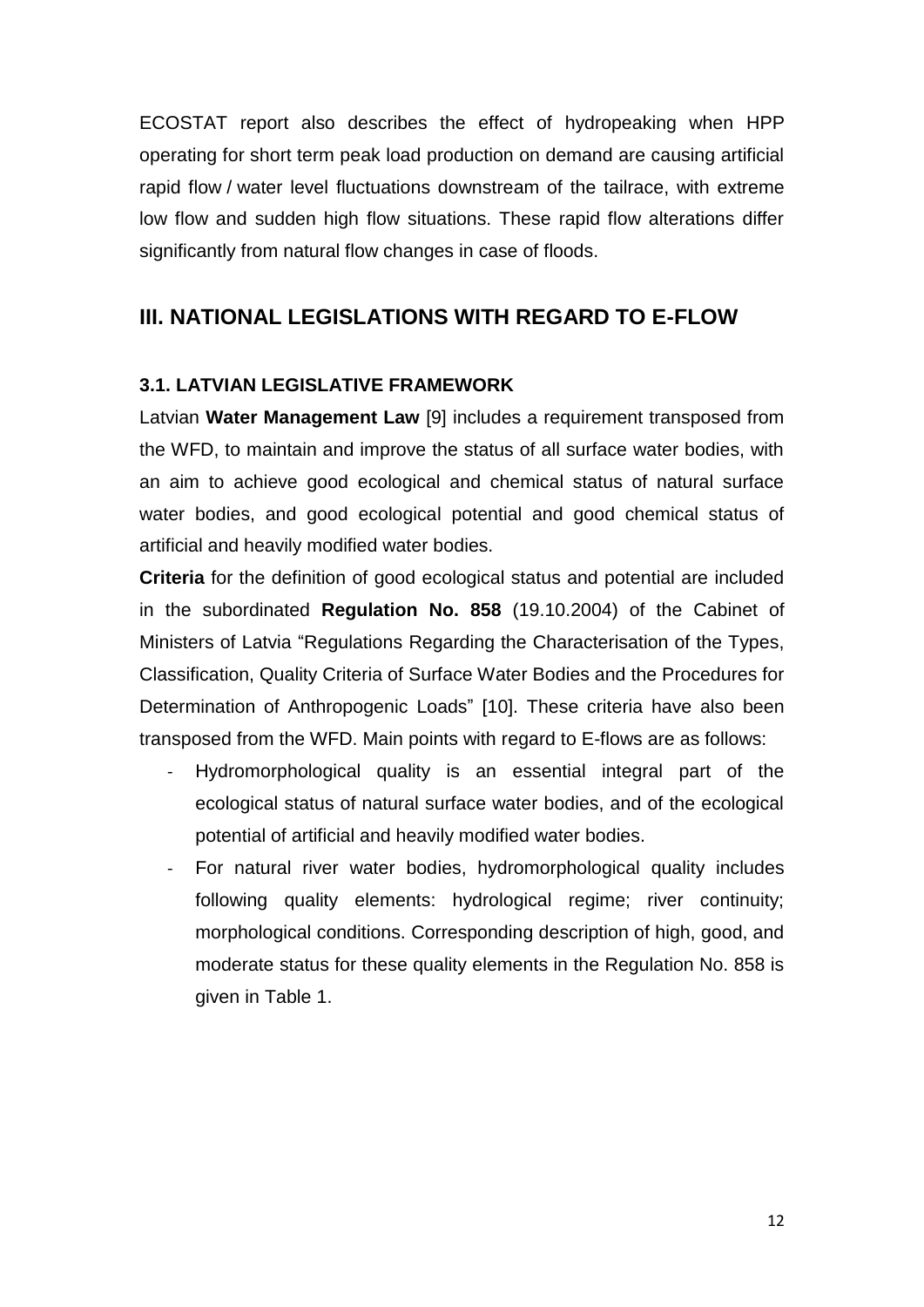*Table 1. Status class descriptions for hydromorphological quality elements in rivers*

| <b>Quality element</b>      | High status                                                                                                                                                                                                                         | Good status                                                                                                                                              | <b>Moderate status</b>                                                                                                                                 |
|-----------------------------|-------------------------------------------------------------------------------------------------------------------------------------------------------------------------------------------------------------------------------------|----------------------------------------------------------------------------------------------------------------------------------------------------------|--------------------------------------------------------------------------------------------------------------------------------------------------------|
| Hydrological regime         | The<br>quantity<br>and<br>dynamics of flow, and<br>the<br>connection<br>to<br>reflect<br>groundwaters,<br>totally, or nearly totally,<br>undisturbed conditions.                                                                    | Conditions<br>consistent<br>with the achievement of<br>the values corresponding<br>to good status class for<br>biological<br>the<br>quality<br>elements. | Conditions<br>consistent<br>with the achievement of<br>the values corresponding<br>to moderate status class<br>for the biological quality<br>elements. |
| River continuity            | The onflow of the river is<br>disturbed<br>bv<br>not<br>anthropogenic activities,<br>undisturbed migration of<br>aquatic organisms and<br>sediment transport<br>is i<br>possible.                                                   | Conditions<br>consistent<br>with the achievement of<br>the values corresponding<br>to good status class for<br>the biological<br>quality<br>elements.    | Conditions<br>consistent<br>with the achievement of<br>the values corresponding<br>to moderate status class<br>for the biological quality<br>elements. |
| Morphological<br>conditions | Channel pattern, width<br>depth<br>variations,<br>and<br>flow velocity, substrate<br>composition,<br>structure<br>and condition of the<br>riparian zone correspond<br>totally or nearly totally<br>undisturbed<br>to<br>conditions. | Conditions<br>consistent<br>with the achievement of<br>the values corresponding<br>to good status class for<br>biological<br>the<br>quality<br>elements. | Conditions<br>consistent<br>with the achievement of<br>the values corresponding<br>to moderate status class<br>for the biological quality<br>elements. |

- According to the WFD Guidance Document No. 4 "Identification and Designation of Heavily Modified and Artificial Water Bodies", heavily modified water bodies (HMWB) are bodies of water which, as a result of physical alterations by human activity, are substantially changed in character and cannot achieve good ecological status. Artificial water bodies (AWB) are water bodies created by human activity. Instead of good ecological status, the environmental objective for HMWB and AWB is good ecological potential.
- Maximum ecological potential is the state where HMWB or AWB status reflects, as far as possible, that of the closest comparable surface water body, taking into account its modified characteristics. Good ecological potential, in its turn, means "slight changes" from the maximum ecological potential. The relevant quality elements for a HMWB or AWB are those for the most closely comparable water category (river, lake, transitional water, or coastal water).
- Description of maximum, good, and moderate ecological potential for hydromorphological quality elements in HMWB and AWB that is provided in the Regulation No. 858 is given in Table 2.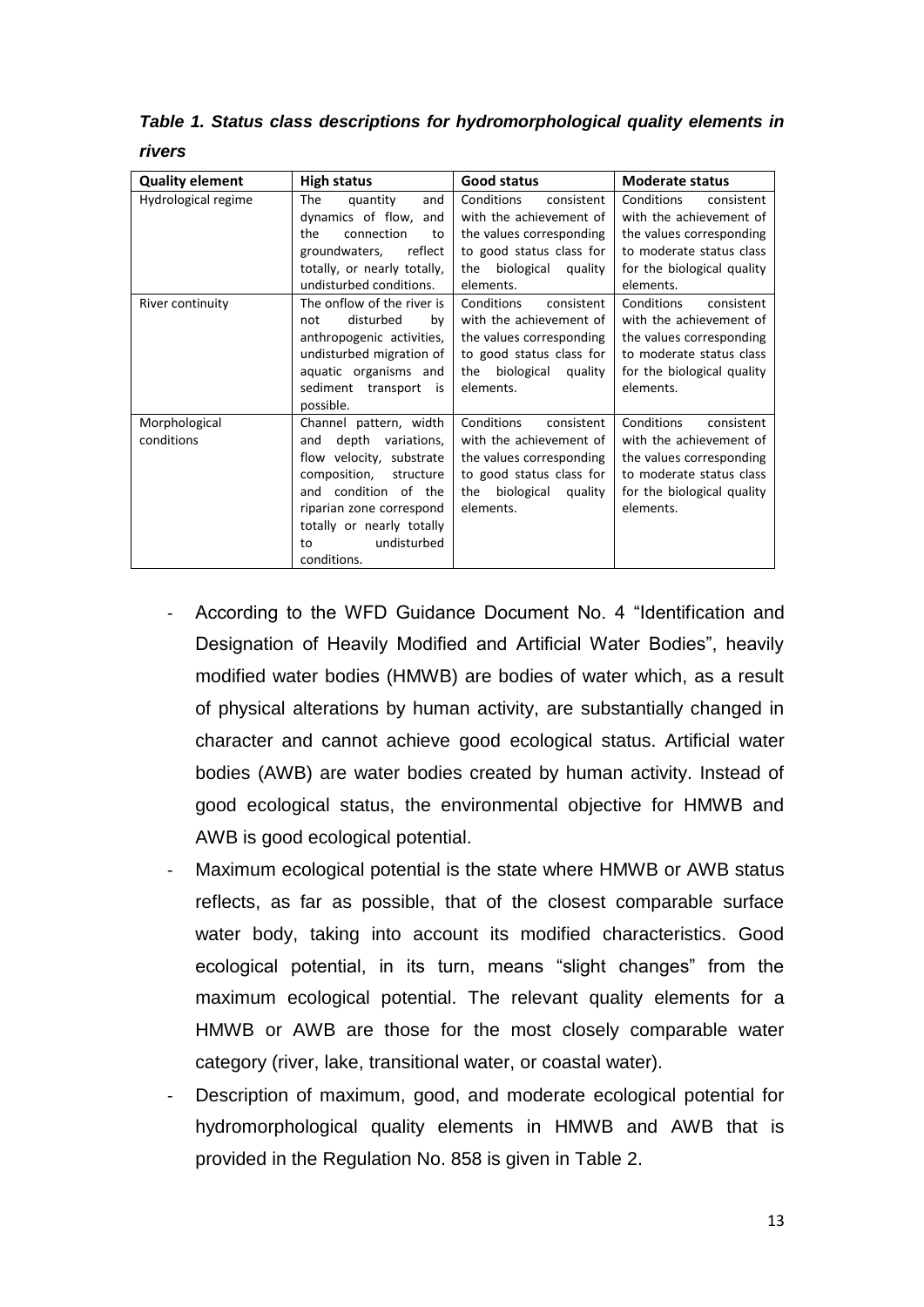*Table 2. Descriptions for hydromorphological quality elements in HMWB and AWB*

| <b>Quality element</b>                 | <b>Maximum potential</b>                                                                                                                                                                                                                                                                                                                                                                                            | Good potential                                                                                                               | Moderate potential                                                                                                           |
|----------------------------------------|---------------------------------------------------------------------------------------------------------------------------------------------------------------------------------------------------------------------------------------------------------------------------------------------------------------------------------------------------------------------------------------------------------------------|------------------------------------------------------------------------------------------------------------------------------|------------------------------------------------------------------------------------------------------------------------------|
| Hydromorphological<br>quality elements | The hydromorphological<br>conditions are consistent<br>with<br>the<br>impacts<br>from<br>resulting<br>the<br>creation of artificial or<br>heavily modified water<br>body once all mitigation<br>have<br>been<br>measures<br>taken to ensure the best<br>approximation<br>to<br>ecological continuum, in<br>particular with respect to<br>migration of fauna and<br>appropriate<br>spawning<br>and breeding grounds. | Conditions<br>consistent<br>with the achievement of<br>the values specified for<br>biological<br>the<br>quality<br>elements. | Conditions<br>consistent<br>with the achievement of<br>the values specified for<br>biological<br>the<br>quality<br>elements. |

According to the Water Management Law, **state surface water monitoring programme** must specify the extent of monitoring of the quantity and dynamics of flow that is needed for the estimation of ecological status and ecological potential.

Similarly to the Pollution Law that poses the requirement to obtain a licence (permit) for polluting activities, **Water Management Law** poses the requirement to obtain water use permits for certain activities that have or may have an impact on the amount or quality of water resources, or on water ecosystems, including:

- operation of hydrotechnical constructions, incl. those of hydropower plants;
- activities that may result in creation of a new artificial or heavily modified water body;
- other activities that result in systematic changes in water level or hydrological regime.

Water use permits are issued by State Environmental Service Regional Environmental Boards on the basis of an application submitted by a (physical or legal) person that is planning to start that particular activity.

When issuing water use permits, Regional Environmental Boards take into account the environmental objectives set for that particular area.

Water Management Law also requires to include in water use permits that are issued for the operation of hydrotechnical constructions, the requirement to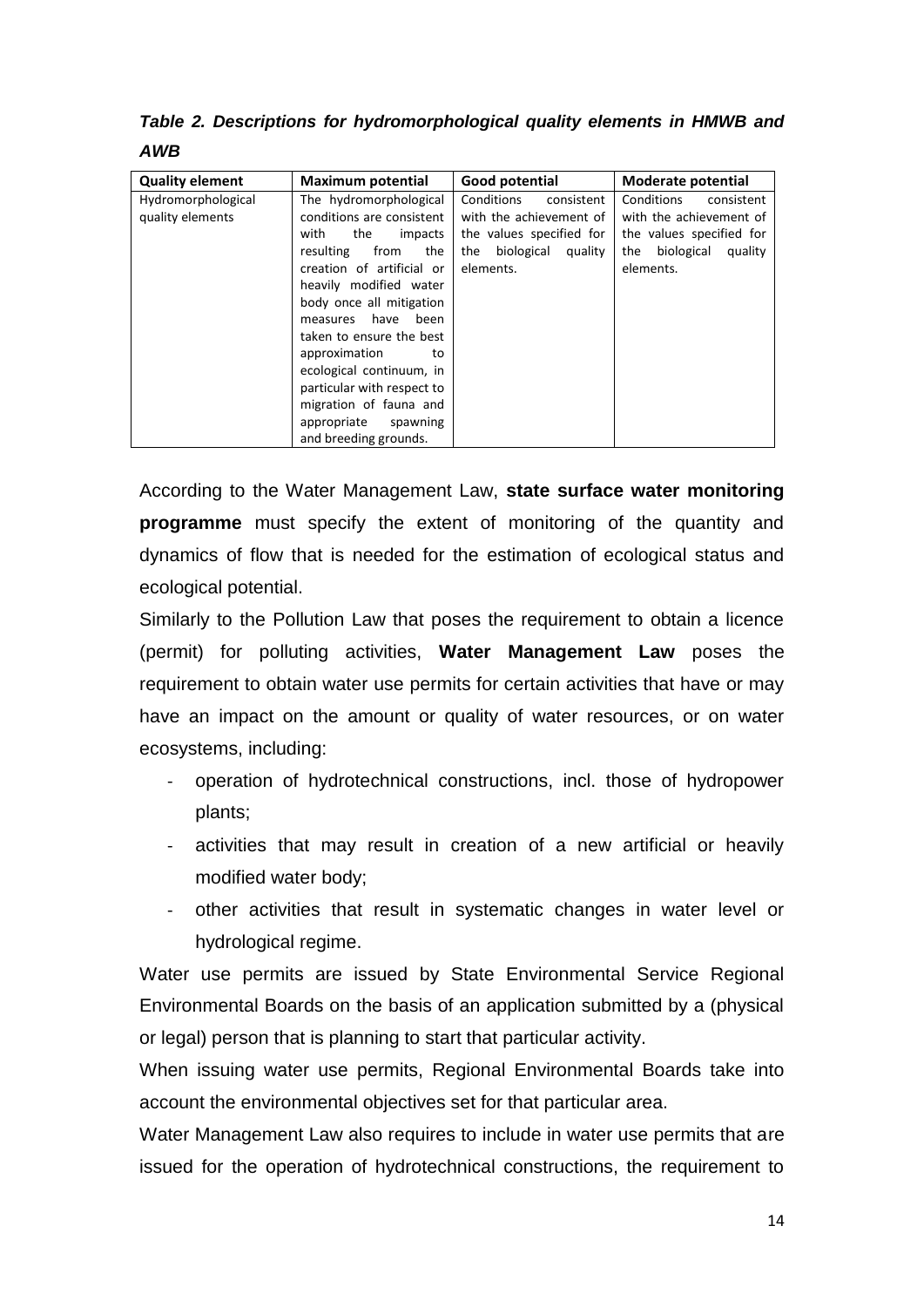perform fish protection activities, like construction of fish passes, if this is recognized necessary by a fishery research expertise, and is considered technically possible by certified experts in hydrotechnical engineering and persons who, according to the Law on Construction, have a right to design hydrotechnical constructions.

Theoretically, that means that the argument against fish pass construction "technically not possible" would allow to design a hydrotechnical construction without a fish pass, that would lead to deterioration of the ecological status of a water body, despite the requirements of the Water Management Law. In practice, nevertheless, such occasions are not possible, as explained by a State Environmental Service representative in verbal communication.

Procedure that is necessary to obtain a water use permit is described in the Water Management Law subordinated **Regulation No. 736** (23.12.2003) of the Cabinet of Ministers of Latvia "Regulations on water resources use permits" [11]. To apply for the permit, additional documents are needed, including (for hydrotechnical constructions):

- expert evidence on the allowable changes of hydrological or hydrogeological regime;
- copy of the management regulations developed for that particular water body;
- conclusions of fishery research expertise, regarding the assumed impact on fish population and necessary compensatory actions, as well as recommended ecological flow that ensures natural reproduction of fish;
- expert evidence regarding the assumed impact on the state of the environment (including the impact on protected habitats and species), as well as recommended ecological flow that ensures ecosystem protection;
- conclusions regarding possible technical solutions to implement compensatory actions for fish population proposed in the conclusions of fishery research expertise.

If the activity for which water use permit is necessary needs environmental impact assessment, then the permit can be issued only after the environmental impact assessment procedure is finished.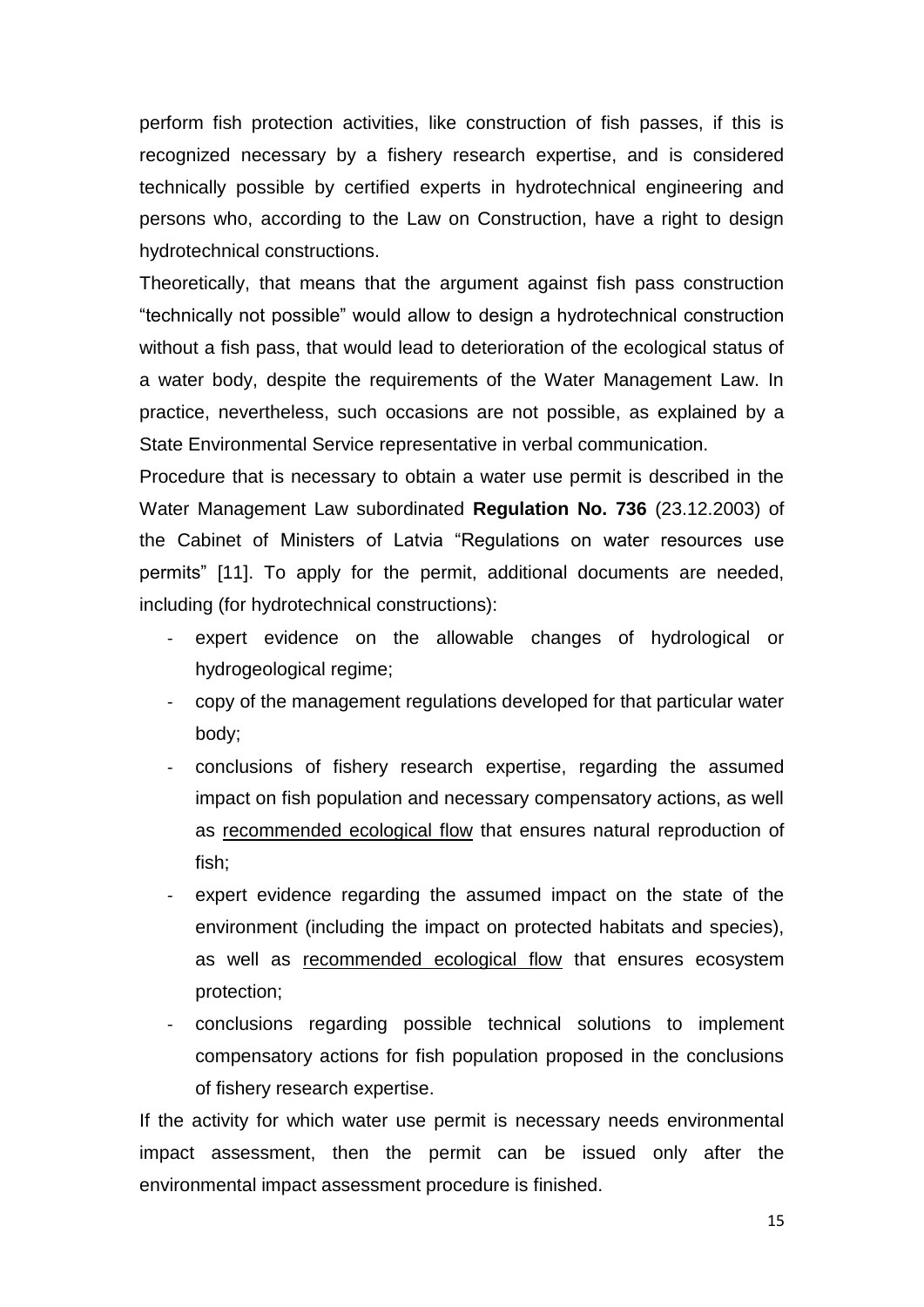Regulation No. 736 also states that water use permit has to include provisions for the protection of surface water and groundwater from contamination and depletion, and for the achievement of environmental objectives that have been set for the particular water body.

It should be noted that Regulation No. 736 does not include precise instructions on the estimation of ecological flow. But it states that water use permit for the operation of hydrotechnical constructions must include the values of the minimum guaranteed flow and of the ecological flow, as well as technical prerequisites necessary to ensure these values.

Minimum guaranteed flow is the amount of water flow that has to be preserved downstream hydrotechnical construction (if provided by natural flow). It is calculated as average summer 30-days period low flow with 95% probability. On the other hand, ecological flow has to be preserved in the following cases:

- when, according to the results of fishery research expertise or the conclusion of environmental expert, there is a risk of negative impact on fish populations, or damage to water ecosystems and terrestrial ecosystems that depend on them;
- when the status of water ecosystems and of the environment downstream hydrotechnical construction is deteriorated and, according to the results of fishery research expertise or the conclusion of environmental expert, minimum guaranteed flow does not ensure natural reproduction of fish and good status of surface waters.

The content of the Water body management regulations is defined by the **Regulation No. 1014** (27.12.2005) of the Cabinet of Ministers of Latvia "Procedure for elaboration of water body management regulations" [12]. It is necessary to elaborate water body management regulations if activities like creation of amelioration systems or hydrotechnical constructions are planned in that particular water body. These regulations must include, *inter alia*, the values of the minimum guaranteed flow (defined as "Q min 30d. 95%") and the ecological flow, as well as a description of technical prerequisites necessary to ensure these flow amounts in the water body.

Another legislation act that regulates hydrotechnical construction works is **Regulation No. 329** (30.06.2015) of the Cabinet of Ministers of Latvia "On the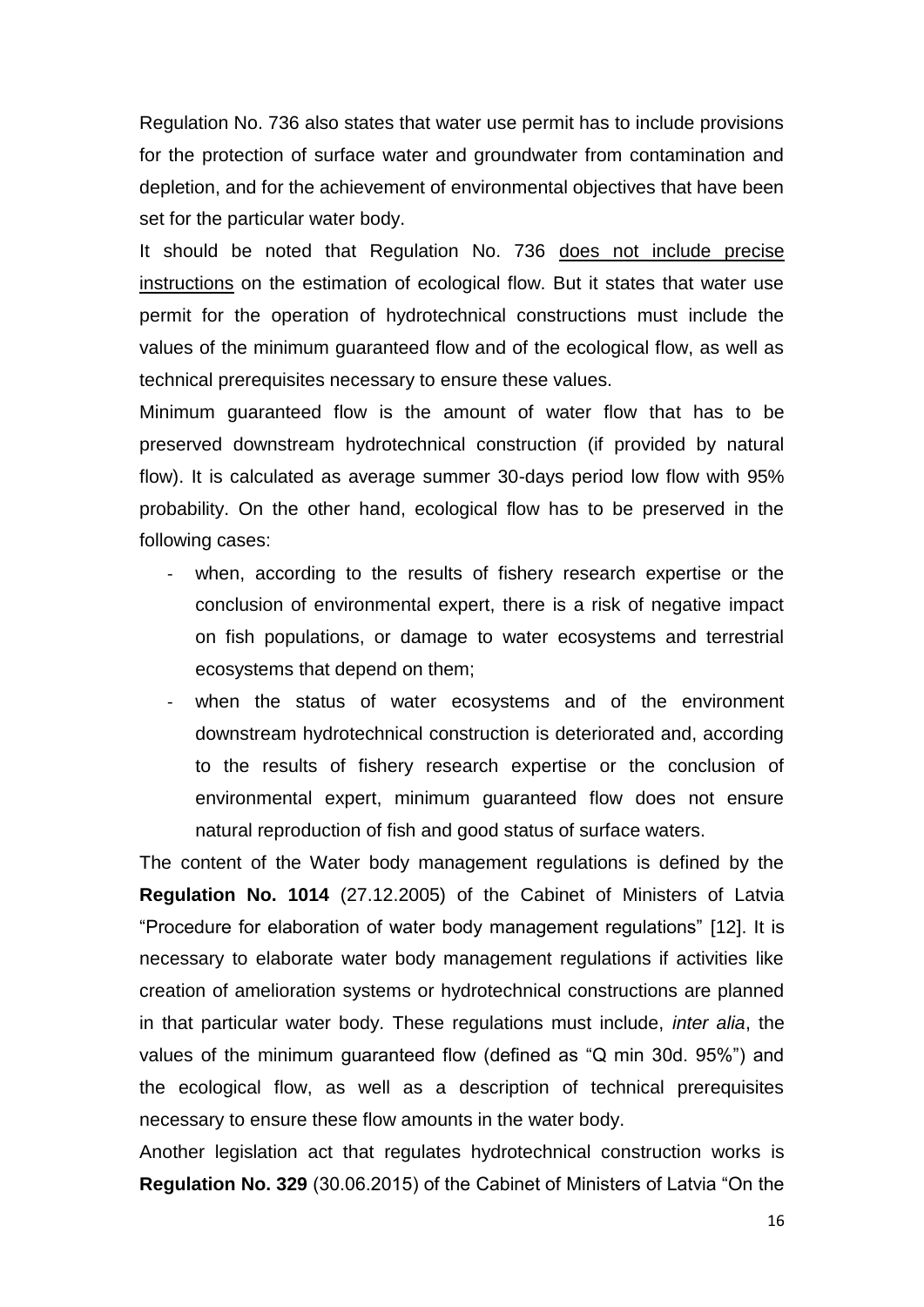construction standard LBN 224-15: Amelioration systems and hydrotechnical constructions" [13]. It does not consider class A hydropower plants (these are HPPs that, in case of failure, pose threat to life and health of people, inflict significant damage to property of physical or legal persons, and have significant negative impact on the environment).

In its glossary section, Construction standard LBN 224-15 states that "ecological flow" is a part of water inflow that has, at any working conditions of the hydrotechnical construction, to be guaranteed downstream of that construction. On the other hand, definition of term "minimum guaranteed flow" is not provided in this section<sup>1</sup>.

Construction standard LBN 224-15 requires that, to preserve the natural condition of the watercourse downstream HPP reservoir during low-flow periods (if allowed by natural inflow, evaporation, and the lowest water level in the reservoir), in the construction documentation there must be stated, and technically ensured:

- minimum quaranteed flow calculated as minimum summer 30-days period low flow with 95% probability;
- in the watercourses especially important for fishery, based on the results of fishery research expertise, Regional Environmental Board may define higher (up to minimum summer 30-days period low flow with 50% probability) ecological flow;
- to ensure protection and preservation of natural biological resources and ecosystems, Regional Environmental Board may, based on the expert evidence regarding the assumed impact on the state of the environment, define the ecological flow.

Construction standard LBN 224-15 also states that in the watercourses especially important for fishery, HPP and other dams have to be designed with fish passes.

**Regulation No. 505** (01.09.2015) of the Cabinet of Ministers of Latvia "On the construction standard LBN 229-15: Hydrotechnical constructions of class A hydropower plants" [14] states that:

 $\overline{a}$ <sup>1</sup> As explained by State Environmental Service representative (verbal communication), ecological flow for the hydropower plants has to be calculated obligatory. That means that term "minimum guaranteed flow" can be considered less important. On the other hand, in practice there are examples when ecological flow is defined equal to minimum guaranteed flow.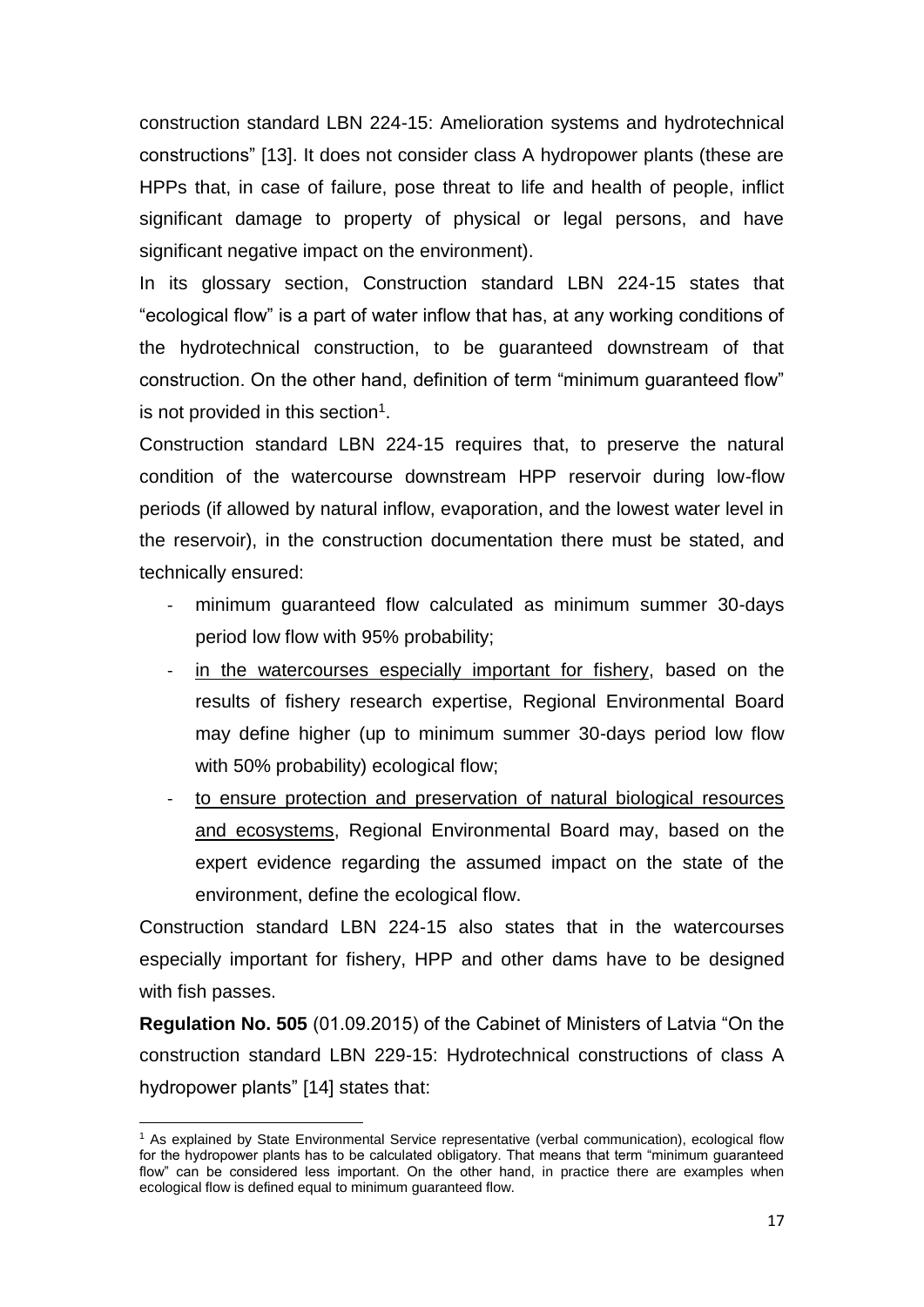- when designing these hydrotechnical constructions, technical solutions should be chosen that allow the HPP to work, whenever possible, in natural inflow operation mode, so that it is possible to ensure minimum guaranteed flow or ecological flow downstream HPP;
- when designing hydrotechnical constructions operating in cascades, their coordinated work should be foreseen under different hydrological conditions;
- fish passes, or space for future fish passes, should be foreseen in the class A hydrotechnical constructions located in watercourses important for fishery, if required according to the results of fishery research expertise.

**Regulation No. 27** (15.01.2002) of the Cabinet of Ministers of Latvia "On rivers (river stretches) where, in order to protect fish resources, construction and renovation of hydropower plant dams, and creation of physical obstructions of any kind is forbidden" [15] defines in total 214 such rivers or river stretches.

**Regulation No. 118** (12.03.2002) of the Cabinet of Ministers of Latvia "On the quality of surface water and groundwater" [16] defines in total 123 rivers or river stretches and 45 lakes that are considered to be waters of priority importance for freshwater fish. In these waters, it is necessary to perform water quality protection or improvement activities, to ensure favourable environment for fish resources.

Nevertheless, it is not clearly stated that rivers or river stretches listed in the Regulation No. 27 or Regulation No. 118 are those "watercourses especially important for fishery" that are mentioned in the Construction standards LBN 224-15 and LBN 229-15.

Other legislation acts that touch on the environmental aspects of hydrotechnical construction works are Law on Environmental Impact Assessment and its subordinated Regulation, as well as Regulation "On river basin management plans and programmes of measures".

**Law on Environmental Impact Assessment** [17] states that, amongst other activities that need environmental impact assessment before they start, there are: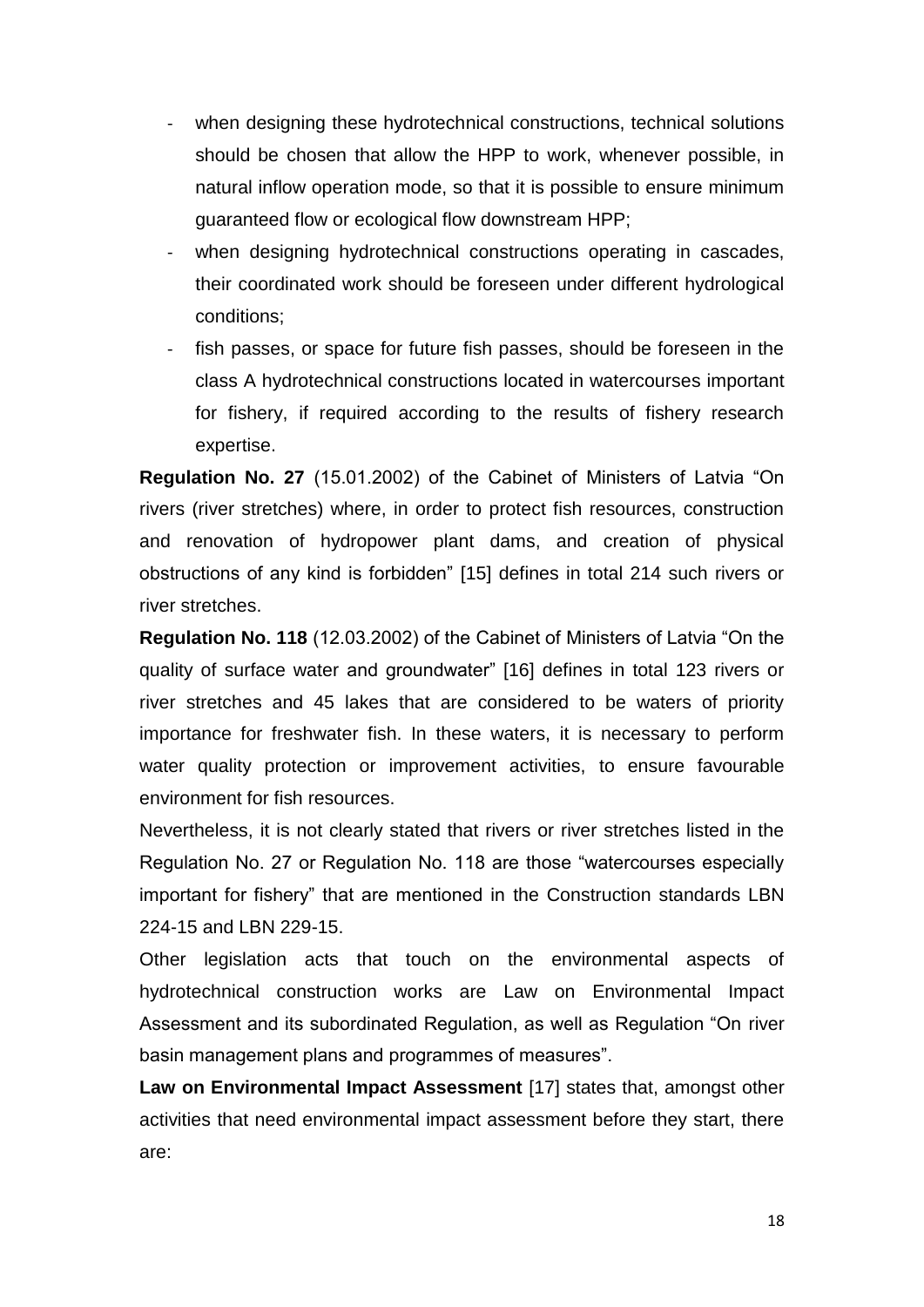- dams or other hydrotechnical constructions that are intended for water storage, if the volume of water stored exceeds  $10^7$  m<sup>3</sup>.

Additionally, as activities that require *preliminary* environmental impact assessment there are listed:

- construction of new hydropower plants;
- reconstruction of existing hydropower plants that has an impact on hydrological or hydrogeological regime;
- dams or other constructions that are intended for water storage, if the volume of water stored exceeds  $3 \times 10^6$  m<sup>3</sup>.

Preliminary environmental impact assessment, or environmental impact assessment where appropriate, has to be finished to obtain water use permit issued by Regional Environmental Board, as stated by Regulation No. 736.

**Regulation No. 157** (23.03.2004) of the Cabinet of Ministers of Latvia "Procedure of the Strategic Environmental Impact Assessment" [18], that is subordinated to the above-mentioned Law, defines that State Environmental Service is responsible for the coordination and supervision of preliminary environmental impact assessment, and makes a decision whether full environmental impact assessment procedure is necessary. If so, further coordination and supervision is performed by State Environmental Bureau.

In case when full environmental impact assessment procedure is not necessary, State Environmental Service provides technical prerequisites for the proposed activities. These technical prerequisites are included in the water use permit.

**Regulation No. 646** (25.06.2009) of the Cabinet of Ministers of Latvia "On River basin management plans and Programmes of measures" [19] defines requirements to the content of these planning documents, transposed from the WFD.

In the frame of development of RBMP, status of water bodies has to be classified according to the criteria, incl. hydromorphological, that are generally specified in Regulation No. 858. RBMP also includes pressure analysis, in particular:

analysis of pressures on the quantitative status of surface water bodies and groundwater bodies;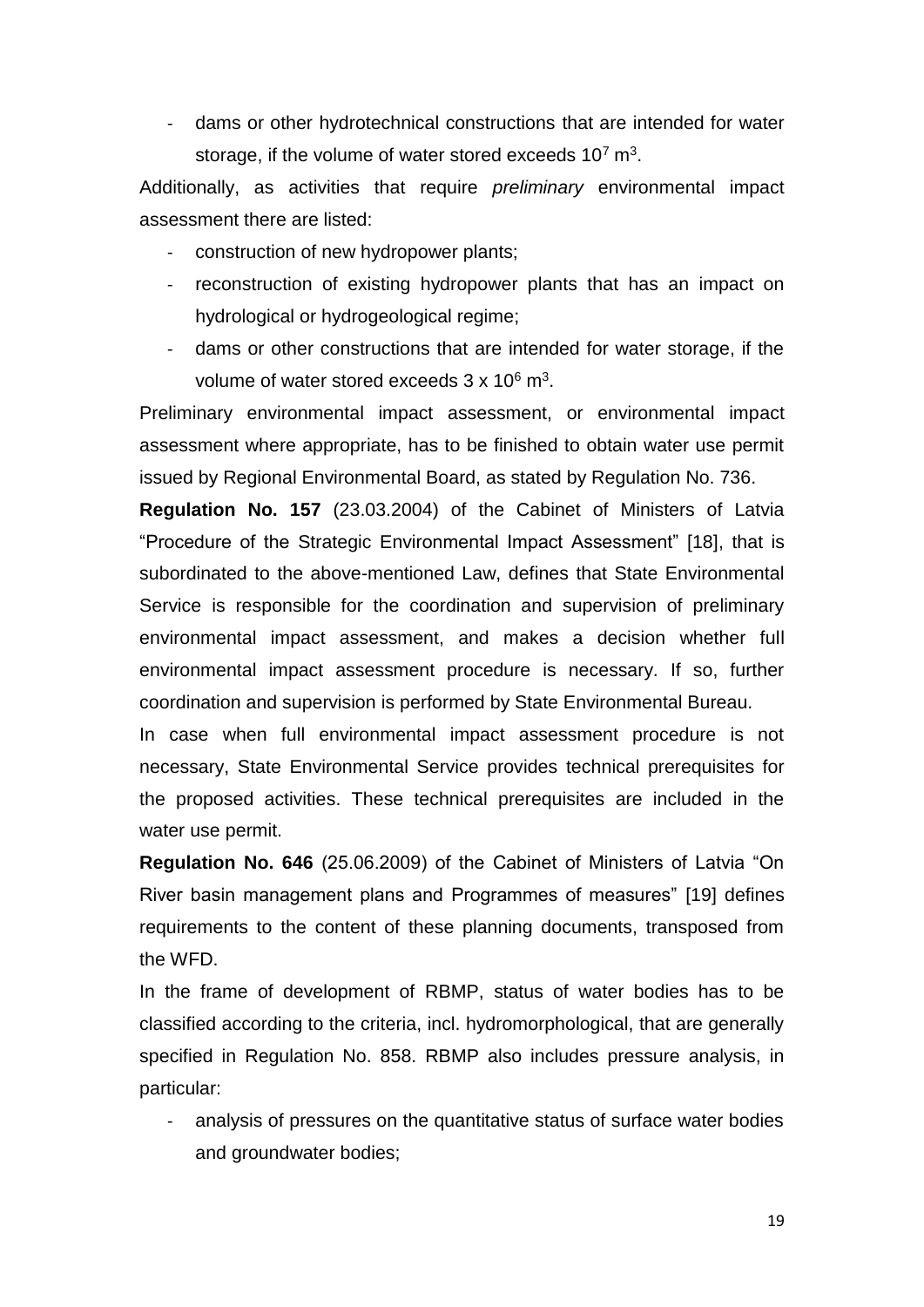- description of flow regulation activities (incl. irrigation and drainage construction) and their impact on the flow regime or water balance;
- analysis of significance of pressures posed by water abstraction, or systematic change of water level or hydrological regime;
- list of HMWB and AWB and information regarding their hydromorphological properties substantially changed by human activity. RBMP also set environmental objectives for surface water bodies and groundwater bodies. Programmes of measures are an integral part of RBMP and include measures (so-called "basic" and "supplementary" measures) that have to be implemented in order to achieve environmental objectives. Basic measures are measures that have to be implemented to fulfil the requirements posed by existing legislation. Supplementary measures can be selected for a particular water body, if basic measures are not enough to achieve environmental objectives and ensure improvement / no deterioration of status of surface waters and groundwater, as required by Water Management Law. Definitions provided in Latvian legislation for the minimum guaranteed flow and for the ecological flow are summarized in Table 3.

| Legal act                                                     | Minimum guaranteed flow                                                                                                                                                                                                                                       | <b>Ecological flow</b>                                                                                                                                                                                                                                                                                                                                                                                                                                                                                                   |
|---------------------------------------------------------------|---------------------------------------------------------------------------------------------------------------------------------------------------------------------------------------------------------------------------------------------------------------|--------------------------------------------------------------------------------------------------------------------------------------------------------------------------------------------------------------------------------------------------------------------------------------------------------------------------------------------------------------------------------------------------------------------------------------------------------------------------------------------------------------------------|
| Regulation No. 736                                            | . Has to be included in water use permit.<br>. The amount of water flow that has to be<br>preserved downstream hydrotechnical<br>construction (if provided by natural flow).<br>Calculated as average summer 30-days<br>period low flow with 95% probability. | . Has to be included in water use permit.<br>. The amount of water flow that has to be<br>if<br>there<br>specific<br>preserved.<br>are<br>requirements for that, according to<br>relevant experts' conclusion.<br>. Ensures natural reproduction of fish.<br>· Ensures ecosystem protection.<br>· Instructions for calculation are not<br>provided.                                                                                                                                                                      |
| Regulation<br>No.<br>1014                                     | . Has to be included in water body<br>management regulations.<br>Calculated as Q min 30d. 95%.                                                                                                                                                                | . Has to be included in water body<br>management regulations.<br>· Instructions for calculation are not<br>provided.                                                                                                                                                                                                                                                                                                                                                                                                     |
| Regulation No. 329<br>Construction<br>standard LBN 224-<br>15 | . Definition for the minimum guaranteed<br>flow is not provided.<br>· Is calculated as minimum summer 30-<br>flow<br>days period<br>low<br>with<br>95%<br>probability.                                                                                        | $\cdot$ A part of water inflow that has, at any<br>working conditions of the hydrotechnical<br>construction.<br>to<br>be<br>guaranteed<br>downstream of that construction.<br>. Up to minimum summer 30-days period<br>low flow with 50% probability,<br>in<br>watercourses important for fishery.<br>. Ecological flow can be defined to ensure<br>protection and preservation of natural<br>biological resources and ecosystems of<br><i>(instructions)</i><br>for<br>the<br>watercourse<br>calculation not provided). |

*Table 3. Definitions of "minimum guaranteed" and "ecological" flow*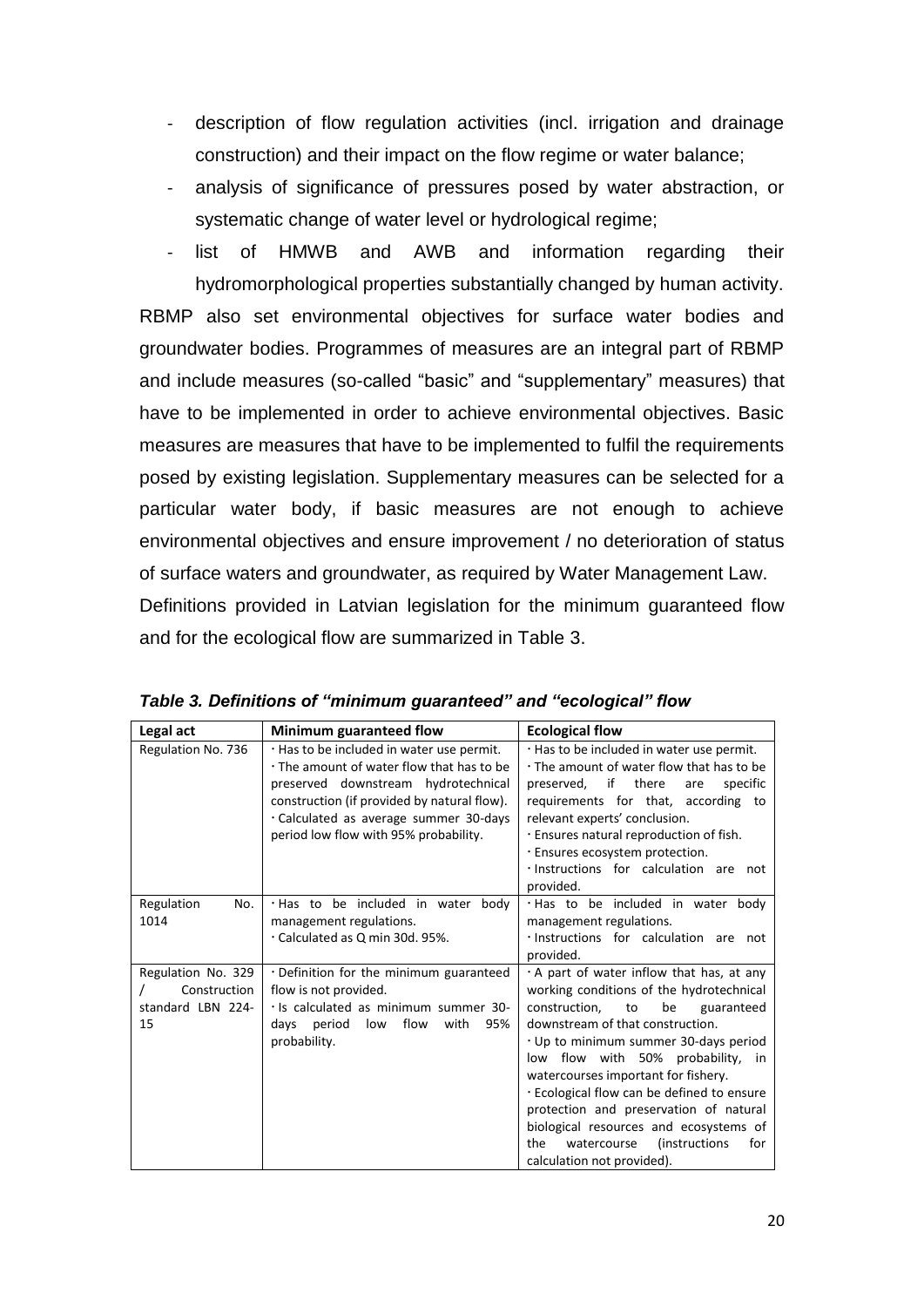#### <span id="page-20-0"></span>**3.2. LITHUANIAN LEGISLATIVE FRAMEWORK**

Water use and protection in the Republic of Lithuania is regulated by the **Law on Water** (21 October 1997 No VIII-474, last amendment 14 April 2016) [20]. This Law shall regulate the ownership of the internal bodies of water of the Republic of Lithuania, the management, use and protection of their water resources, relations between the owners and users of water bodies and the rights and obligations of legal and physical persons using internal bodies of water and their resources. The aim of the Law is:

- 1) to prevent the deterioration of status of aquatic ecosystems and ecosystems directly dependent on water, to protect it and (or) enhance;
- 2) to improve the water quality by implementing the measures to consistently reduce the input of hazardous substances and to interrupt discharging priority substances into water;
- 3) to use water in rational and sustainable way;
- 4) to reduce the harmful effects of water (occurrence of floods and droughts).

The law has been amended 7 times in order to comply with EU Water Framework Directive and establish new rules and orders of national legislation.

According to this law, water users are obliged:

- to ensure a sustainable use of water:
- not to exceed the established water usage limits;
- not to destroy aquatic flora and fauna;
- to maintain accounting records for the use of water in the established procedure;
- to conduct monitoring according to the Law on the Monitoring of the Environment, etc.

The Law on Water states that hydrotechnical structures for energy needs may be built on water bodies. The water reservoirs shall be installed according to this Law, **Law on Construction** [21], **Law on Territorial Planning** [22], **Law on Protected Areas** [23] and **Law on Environmental Impact Assessment of the Proposed Economic Activity** [24]. For installation and exploitation of hydrotechnical structures, a separate water use permit is not required.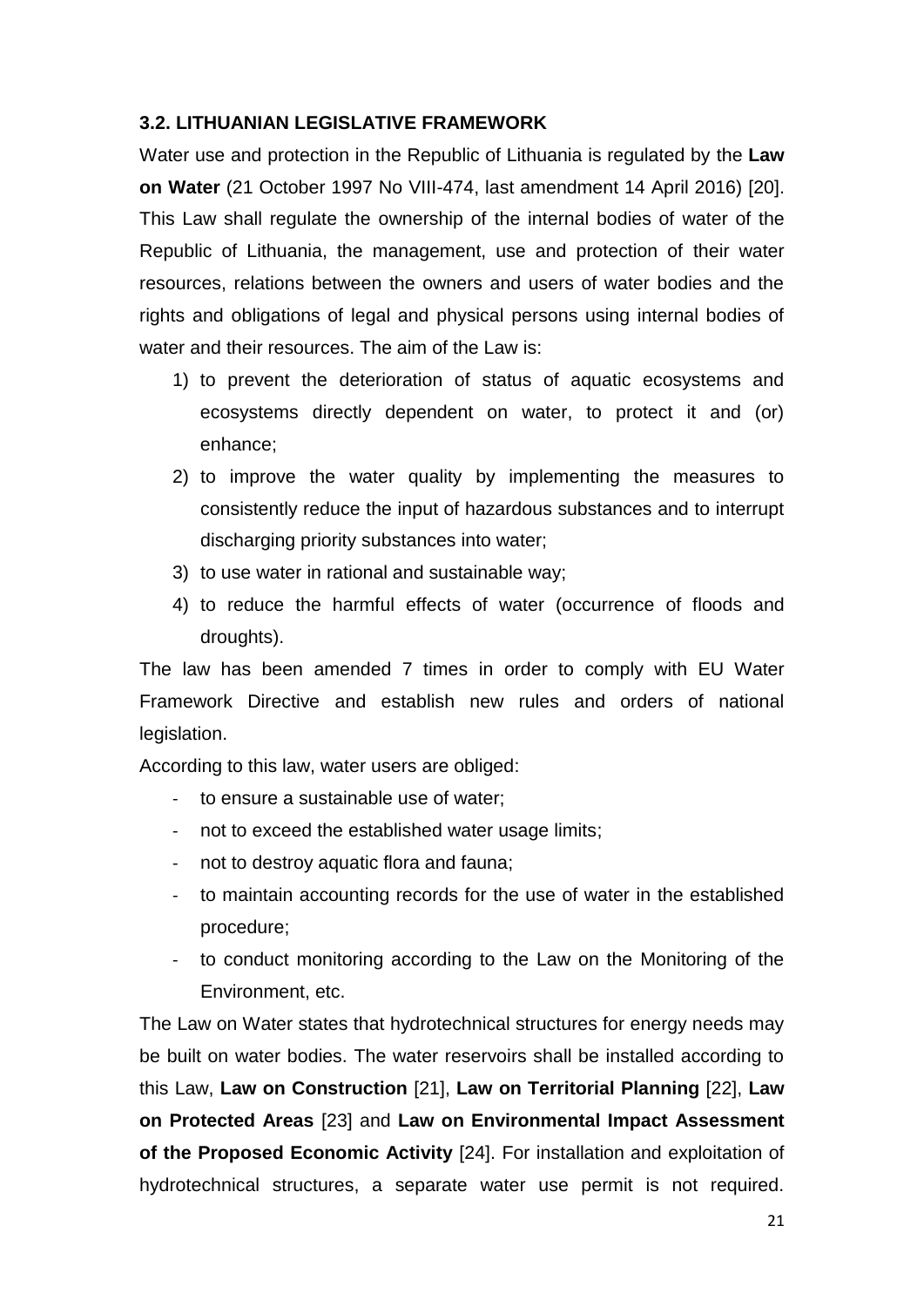Minister of Environment establishes the order of the use and exploitation of water reservoirs and impounded lakes.

According to the amendment of the Law on Water in 2004, the construction of dams on the Nemunas and other ecologically and culturally important rivers is prohibited. The list of 169 ecologically and culturally valuable rivers or river stretches (where construction of HP plants is prohibited) was approved by the Regulation No 1144 of the Government (8 September 2004) [25].

Annex 1 to the **Law on Environmental Impact Assessment (EIA) of the Proposed Economic Activity** of the Republic of Lithuania (15 August 1996 No I-1495, last amendment 14 April 2016) lists the proposed economic activities that are subject to an EIA. Among such activities, installation of dams for water collection or long-lasting storage (when their water volume is greater than 5 billion  $m^3$  or their surface area is greater than 250 ha) is included. In Annex 2, economic activities that are subject to screening for EIA are put down; among them:

- installation of dams and other structures for water collection or permanent storage (when their water volume is less than 5 billion  $m^3$ , but more than 200 000  $m<sup>3</sup>$  or their surface area is less than 250 ha, but more than 10 ha);
- installation of water plants (HPPs, mills, lumbermills or other plants that use accumulated water energy) if their capacity is more than 0.1 MW.

The Government of Lithuania released the **Decree on Special Conditions for Land and Forest Use** (12 May 1992 No 343, last amendment April 26, 2017) [26]. These special conditions (clause 124) prohibit:

- regulation of natural rivers and alteration of river channel and of lake water natural level;
- regulation of water level of artificial water bodies by greater amplitude than it is defined in regulations for their exploitation, to decrease the level without permission of MoE;
- dam rivers, restore former dams, other hydrotechnical structures without permission of MoE;
- use more than 10 cubic meters  $(m^3/d)$  of water daily, without the MoE permit to use natural resources.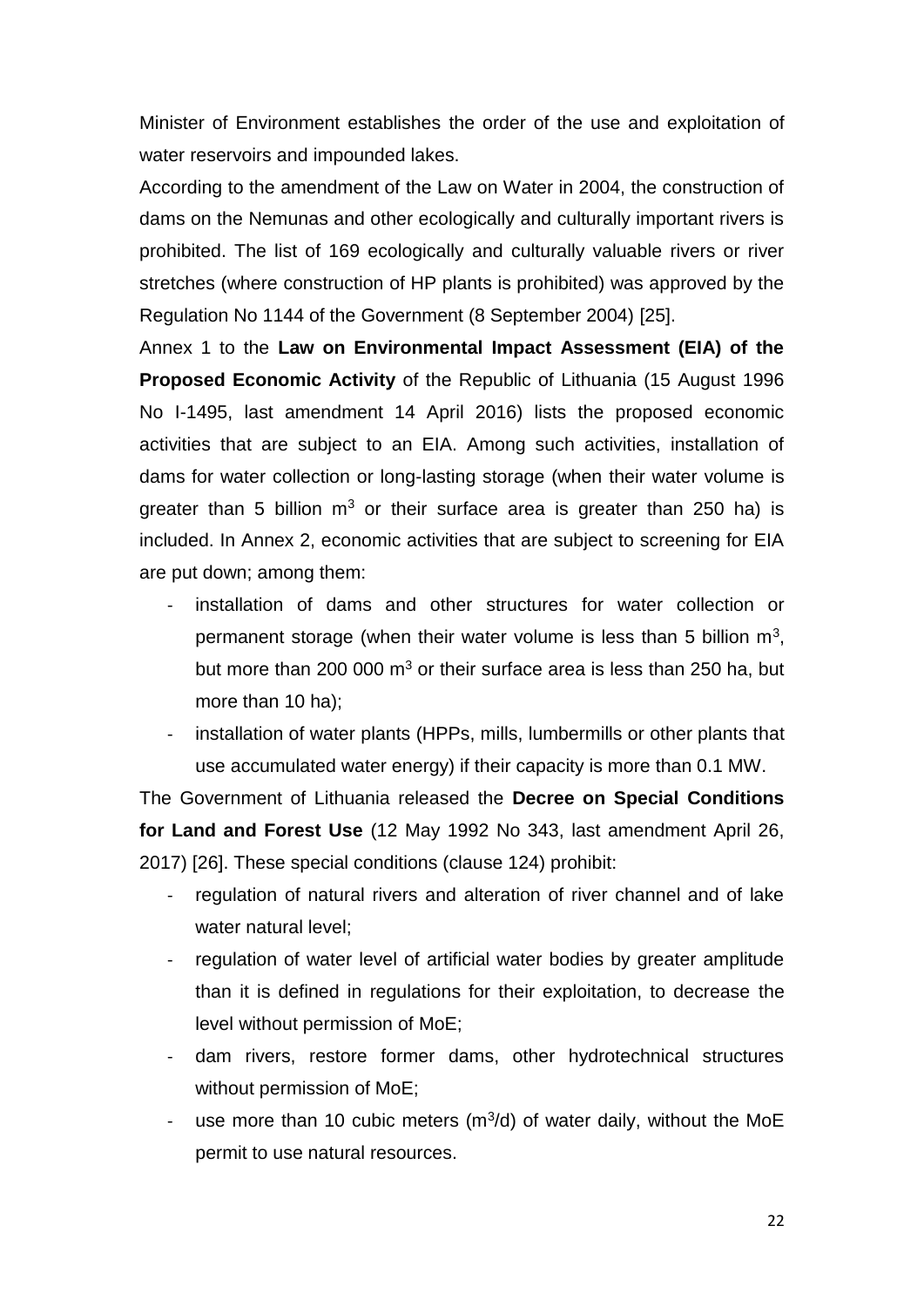According to the Law on Water physical and legal persons, who install and exploit hydrotechnical structures, shall (among others):

- not violate the regime of water level fluctuation that is established by the order of the Minister of Environment;
- ensure that hydrotechnical structures release not less water than *environmental discharge* that is calculated according to the established order of the Minister;
- carry out accounting of water that passes through hydrotechnical structures and provide these data according to the established order of the Minister;
- install and use effective means for fish protection and ensure possibility for fish to migrate according to the established order of the Minister.

The Law on Water also notes that among the objectives of water protection is to achieve good chemical state and good ecological potential of artificial and heavily modified water bodies (what is directly related to HPP exploitation).

The Order of the Minister of Environment of April 12, 2007 No D1-210 (last amended 4 August 2016) on **Methodology for Assessment of the State of Surface Water Bodies** [27] declares that ecological status of Lithuanian rivers is evaluated according to physico-chemical, hydromorphological and biological quality elements. The hydromorphological elements consist of hydrological regime (water runoff volume and dynamics), river continuity and morphological conditions (bank and riverbed structure; runoff amount and character; condition of riparian vegetation; soil composition). River ecological status according to the quality of hydromorphological elements is expressed by the river hydromorphological index (RHMI). There are three classes of hydro-morphological quality: very good (RHMI 1.00-0.91), good (RHMI 0.90- 0.80), and worse than good (RHMI  $\leq$ 0.80) and, as already written above, they greatly depend on water flow dynamics and river continuity.

**Typical Regulations for the Use and Maintenance of Water Reservoirs** (LAND 2-95) issued by the MoE in March 7, 1995 by the Order No 33 (last amendment 3 March 2014) [28] establish the rules for water reservoir use and maintenance, the main data that have to be presented regarding water reservoir and its hydrotechnical structures, operating regime of water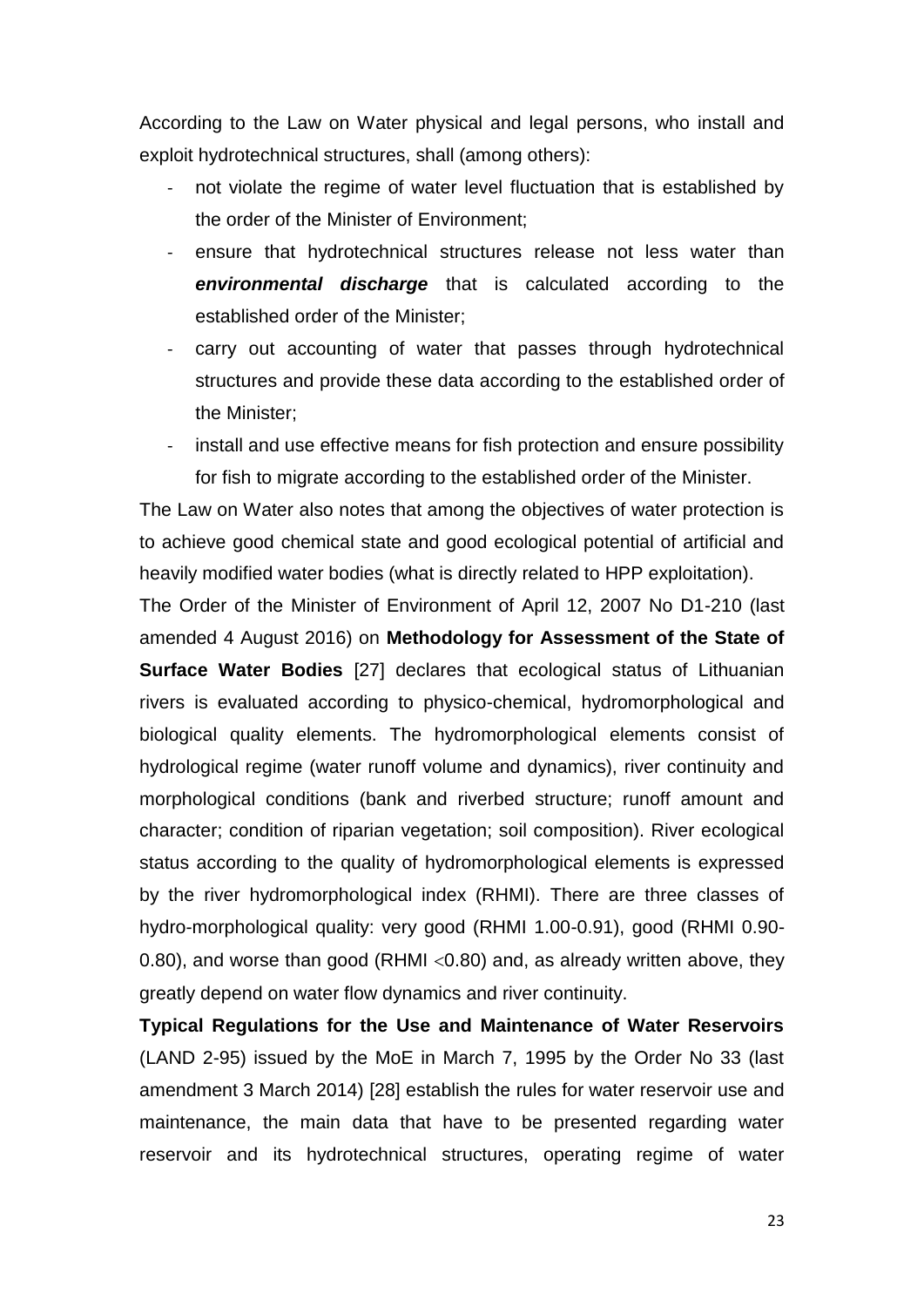reservoir, the main environmental requirements for exploitation process. Such regulations shall be prepared for all water reservoirs and impounded lakes that are larger than 5 ha. For water reservoirs smaller than 5 ha, the regulations are obligatory, if:

- water user utilises not less than 10 cubic meters  $(m^3/d)$  of water daily;
- head is not less than 3 m:
- HPP or fish ladder (pass) is installed;
- water reservoir is installed on migration route of preserved and protected fish species or is significant due to other environmental issues; etc.

Typical Regulations define that during the dry period of the year, not smaller amount of water than *environmental discharge* that is defined according to description of **Procedure for Environmental Discharge Calculation** that is approved by the Order of the Minister of Environment of July 29, 2005 No D1- 382 (last amended 6 August 2014) [29] shall be released downstream the impoundment (except the provided cases in clause 20 of the **Regulations**  (LAND 2-95)).

The **Procedure** describes *environmental discharge* as the minimum water discharge required to ensure minimum conditions for ecosystem survival. This document explains that *environmental discharge* (Q<sub>E</sub>, m<sup>3</sup>/s) is the mean of minimum discharges of 30 days in low period (May-October) with 80% or 95% probabilities (depending on a level of river hydrological regime regulation – the river baseflow index  $\varphi$ ). For the rivers characterised by irregular flow regime  $(\phi \le 0.65)$ ,

 $Q_F = Q_{30}$ min80%

whereas for the rivers of regular flow regime ( $\varphi$ >0.65),

 $Q_F = Q_{30}$ min95%

The **Procedure** states that the rate of *environmental discharge* can be increased or decreased only by the written consent of Environmental Protection Agency.

The appropriate supervision of hydrotechnical structures that is of great importance with regard to environmental impacts is ensured by Chapter VI of the Order of the Minister of Environment on Technical Regulation of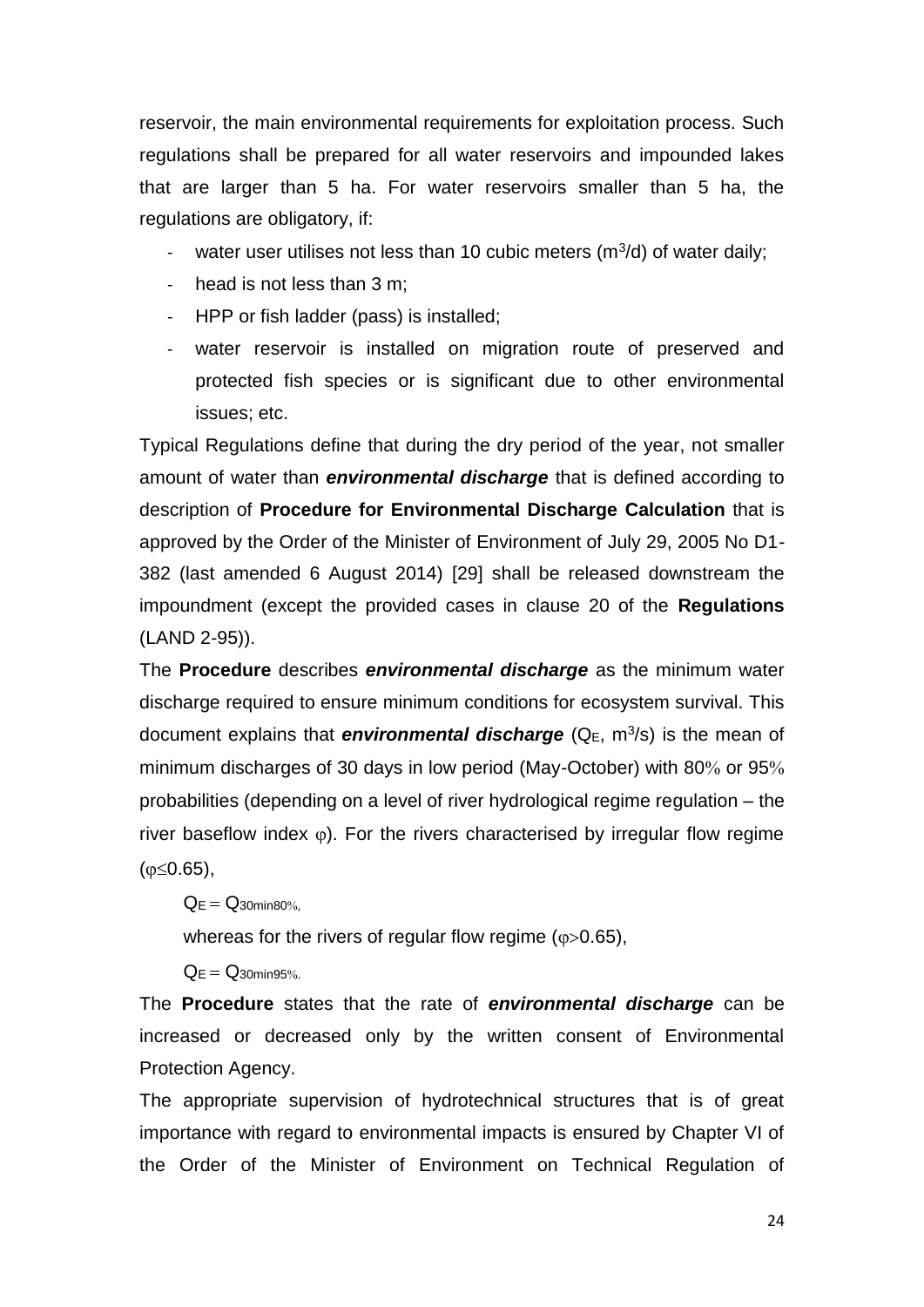Construction STR 1.07.03:2017 **Procedures for Technical Maintenance and Use of Buildings. Procedure for Formation of New Objects of Real Estate Cadastre** [30].

Article 125 of the **Law on Environmental Protection of the Republic of Lithuania** (21 January 1992 No I-2223, last amendment 17 May 2016) [31] provides sanctions for violation of the **Regulations** (LAND 2-95) highlighting importance of maintaining the defined environmental discharge and water levels.

The **National Environmental Protection Strategy** (approved by Seimas of the Republic of Lithuania in 16 April 2015 No XII-1626) [32] declares about significant impact of HPPs on water bodies due to frequent and sudden changes of water level, insufficient number of fish passes, fish injuring turbines, etc. and their damage to water ecosystems. The Strategy identifies hydro power plants as one of the key factors of economic activities affecting the status of surface water bodies.

## <span id="page-24-0"></span>**IV. CONCLUSIONS**

#### <span id="page-24-1"></span>**4.1. CONCLUSIONS FOR LATVIA**

After the analysis of the requirements specified in LV legislation with regard to E-flow definition, and the comparison of these requirements with the obligations posed by EU legislative framework, it is possible to draw the following main conclusions:

Definitions of ecological flow and minimum guaranteed flow are sometimes contradictory in different legislation acts. It is stated in Regulation No. 329 / Construction standard LBN 224-15 that ecological flow has to be guaranteed downstream of hydrotechnical constructions. At the same time, Regulation No. 736 gives the same definition for the minimum guaranteed flow and specifies particular cases when ecological flow has to be ensured. The latest is **in contradiction** with the requirements of the WFD and the Guidance Document No. 31, because E-flow is a **necessary component** for the achievement of good ecological status in natural water bodies (and small HPPs are,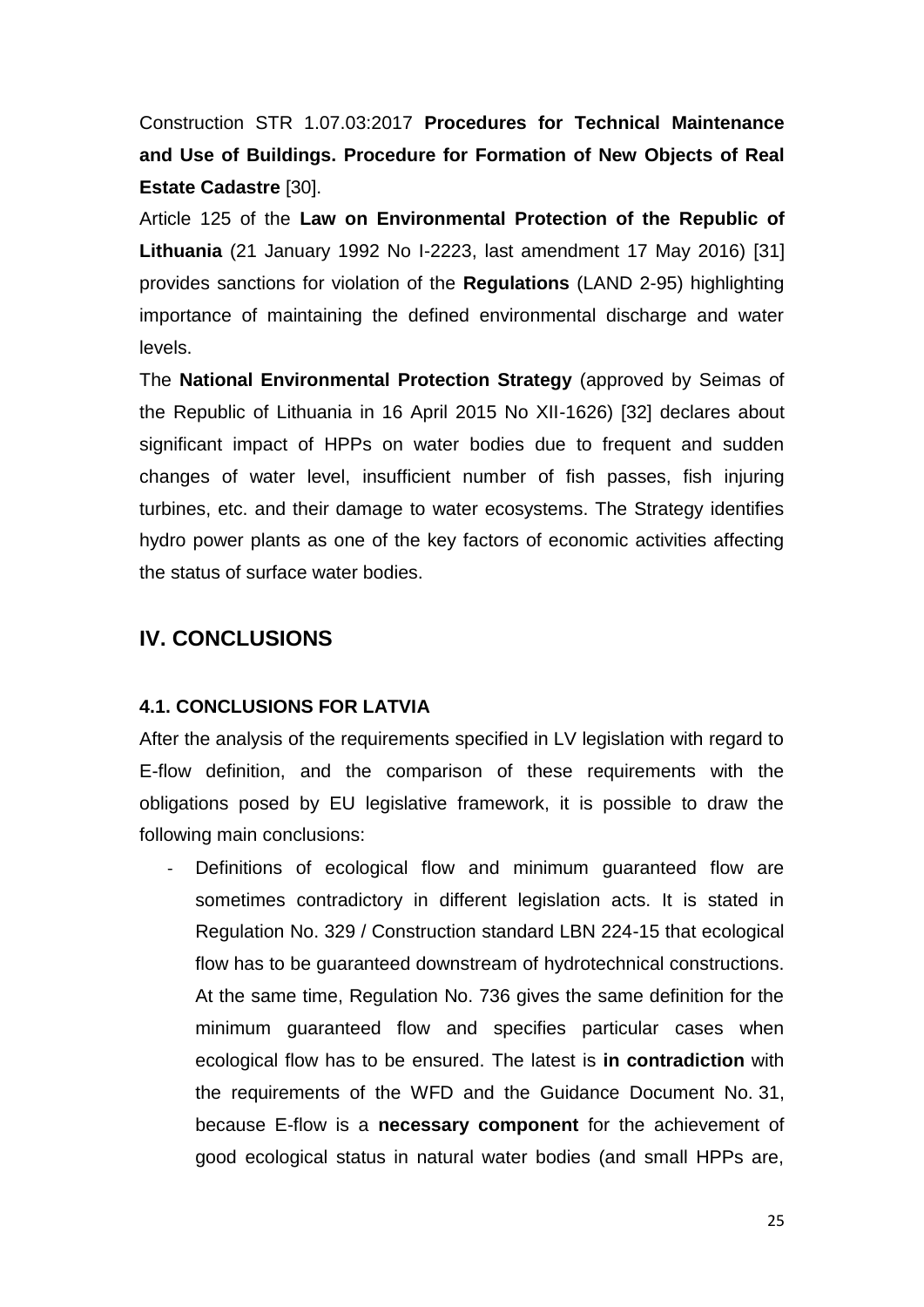according to the information provided by ECOSTAT, generally of insufficient importance to be designated as HMWB). Ecological flow has to be a **binding requirement** to all water uses – in particular, for water abstraction, impoundment, and flow regulation.

- Although, according to the information provided by State Environmental Service, ecological flow for the hydropower plants has to be calculated obligatory, in practice there are examples where ecological flow is defined equal to minimum guaranteed flow.
- Instructions for the calculation of minimum guaranteed flow are provided in legislation but have differences, namely, average or minimum summer 30-days period low flow with 95% probability? It also has to be taken into account that "Q min 30d. 95%" is a low value.
- On the other hand, instructions are less clear for ecological flow, e.g. "value up to minimum summer 30-days period low flow with 50% probability" is given just for the watercourses important for fishery, and it seems that in other cases ecological flow has to be estimated based on expert judgement.
- The definition of ecological flow in LV legislation is based on the minimum flow and does not include different components of the natural flow regime. **New conceptual definition of ecological flow is needed**, with a clear reference to both flow quantity and dynamics and to their consistency with the environmental objectives.
- No clear evidence is provided that values of the minimum guaranteed flow and ecological flow are set high enough to ensure good hydromorphological status – that is, are sufficient to **maintain biological quality elements at good status**.
- Ecological flow has to be a necessary component in the delivery of new water use permits, and in the review of existing ones.
- There has to be clear responsibility for validating the definition of ecological flow and the inspection of its achievement, as well as clear penal provisions when regulatory requirements are breached.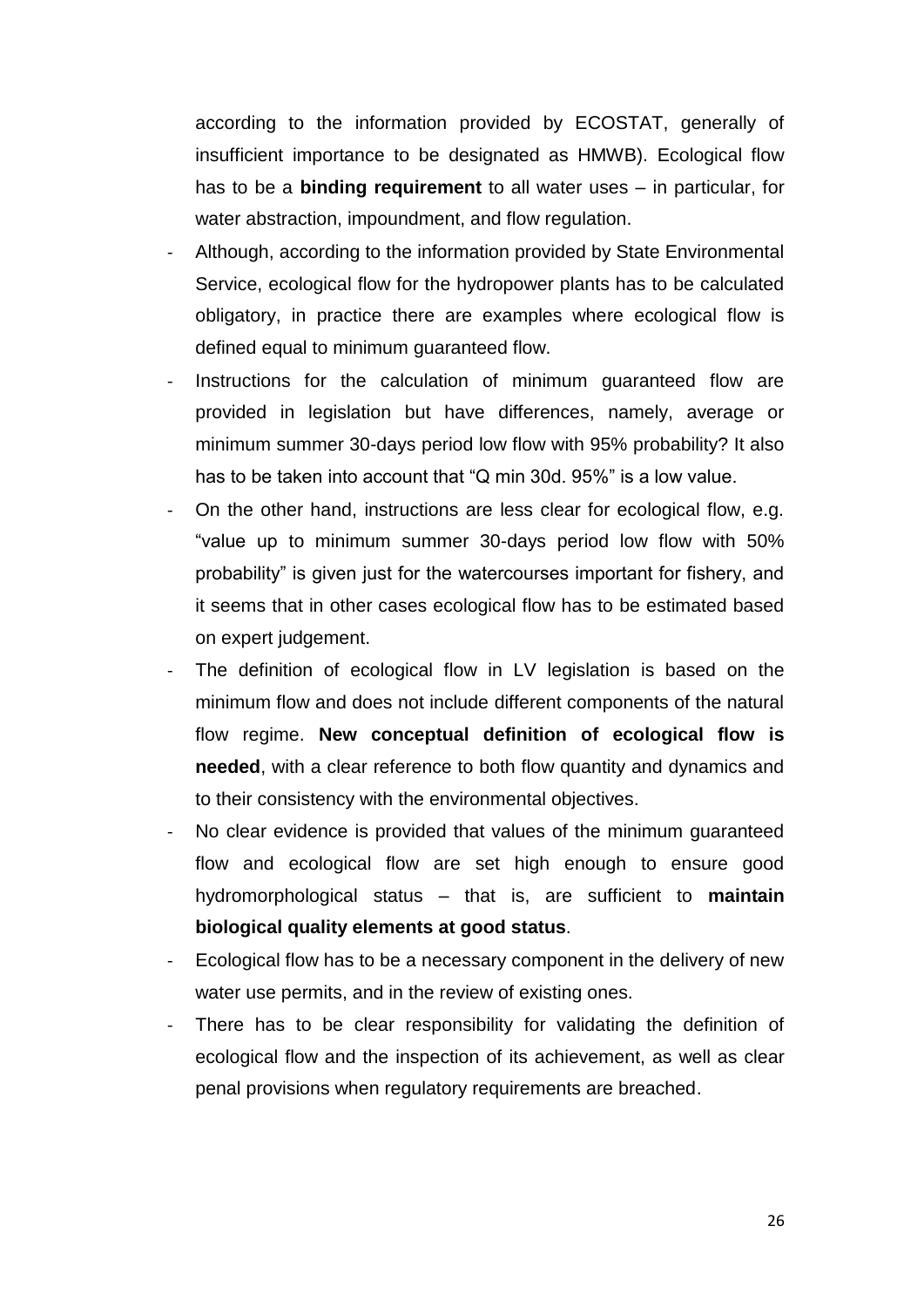- **ECOFLOW project activities will make it possible to evaluate if the definition of environmental flow within Latvian legislative framework ensure protection of good ecological status of surface waters as specified in the Water Management Law and Regulation No. 858, according to the requirements posed by the WFD.**

#### <span id="page-26-0"></span>**4.2. CONCLUSIONS FOR LITHUANIA**

After the analysis of the requirements specified in LT legislation with regard to E-flow definition, and the comparison of these requirements with the obligations posed by EU legislative framework, it is possible to draw the following main conclusions:

- Many legislative documents related to planning, use and maintenance of HPPs and HPP dams exist in the Republic of Lithuania. However, they do not protect fully river ecosystems from these anthropogenic activities. Although water users must ensure that hydrotechnical structures release not less water than so called environmental discharge, this is not sufficient for river ecosystem.
- The term "environmental discharge" (*gamtosauginis debitas* in Lithuanian) emerged in Lithuanian legislation in 1997, when already mentioned Procedure for Environmental Discharge Calculation for the first time was signed (later it was several times amended). However, the problem is an origin of this term and procedure, as it came from the Soviet times: then it was called "sanitary discharge" and used for estimation of dilution of wastewater coming from factories down to clean river water. Estimation of "sanitary discharge" was necessary in calculation and justification of polluted water treatment level in former construction regulations and orders. Since the change of the term "sanitary" to "environmental" did not substantially change the essence of procedures, it was not correct to use it for hydro power plants that do not release polluted water, but significantly alter hydrological regime of the rivers.
- Although environmental discharge in the current edition/version of the Procedure is defined as the minimum water discharge required ensuring minimum conditions for ecosystem survival, such discharge is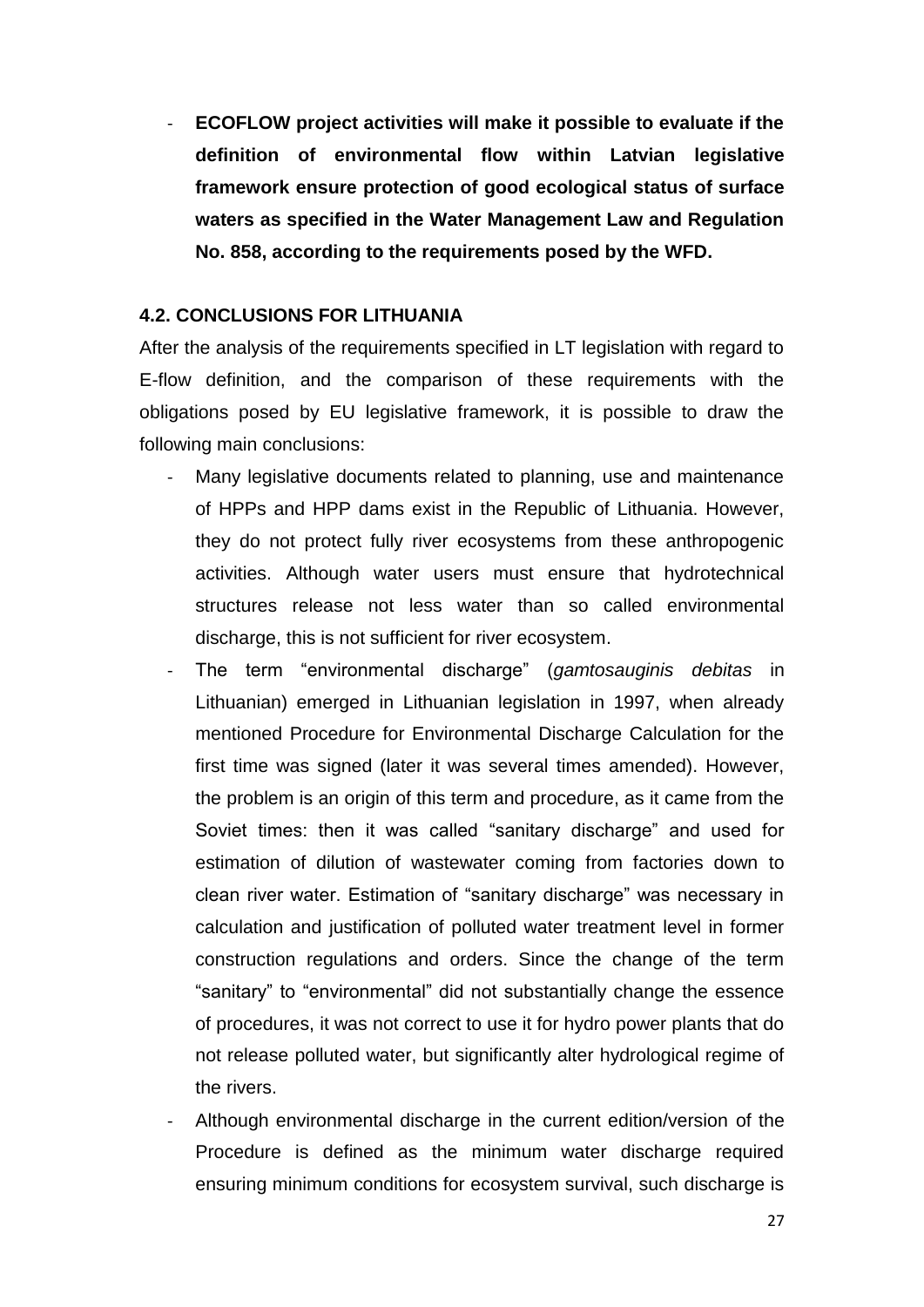not environmentally friendly. The established environmental discharge is related to probability of multiannual runoff reoccurrence, whereas constant flow cannot fulfil requirements of river ecosystem. River biotic communities are adjusted to natural flow fluctuations that may vary throughout of hours, days, seasons, years (climate change should be considered as well): any flow alterations may cause ecological response. However, the Procedure allows for unlimited time to release downstream such a small amount of water that naturally, in the river, occurs only once in 5 or 20 years. Moreover, this probability amount is permitted to be constantly released no matter whether particular year is watery or dry.

- Definition of environmental discharge allows high water level fluctuations - artificial repeatable floodings (i.e. hydropeaking), which occur downstream from the HPPs, which are operating only a few hours per day. Instead, as many researchers agree, natural flow regime fluctuations and required much greater discharge downstream should be preserved in order to minimize negative impact on river ecosystem.
- The minimum water discharge called environmental discharge is declared as ensuring minimum conditions for ecosystem survival; however, any substantial justification of this like scientific background does not exist.
- On opposite, HPPs released water discharges do not have any regularities and such irregular flow may lead to stressful situations, since only natural water flow fluctuations can assure river ecosystem sustainability. Many aquatic organisms are sensitive to changes in the frequency, duration, and timing of certain flow regime phases/events. These changes may be signals of vital importance (to migrate, spawn, etc.).

As the WFD aims at maintaining and improving the aquatic environment and Member States are obliged to achieve the objective of at least good water status by defining and implementing the necessary measures. A current conception of environmental discharge in Lithuanian legislation should be reevaluated.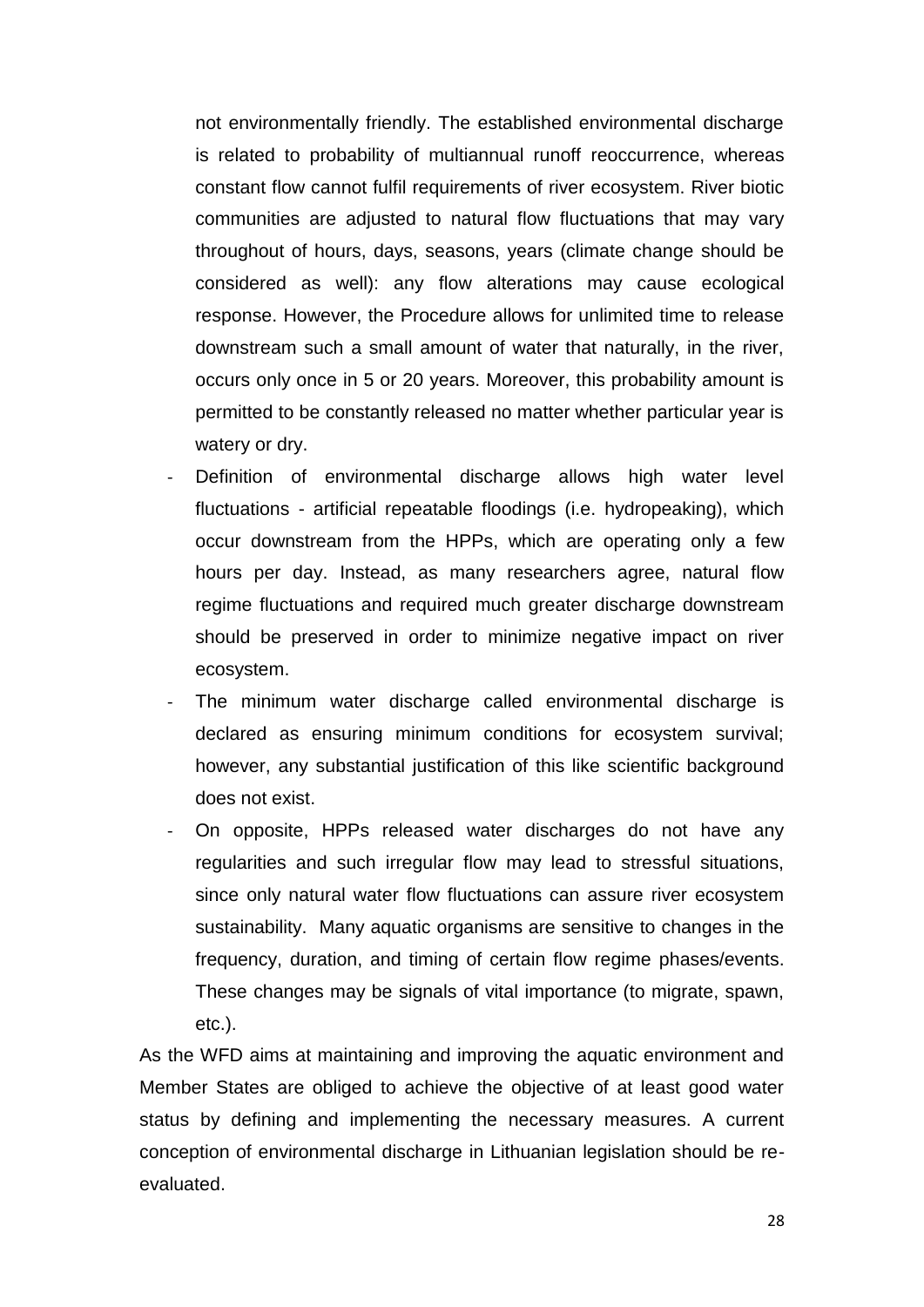Environmental flow (E-flow) in the downstream regulated river has to:

- be based on scientific criteria;
- encompass and/or repeat a full range/complexity of flow natural regime variability (i.e. no artificial droughts, hydropeaking, etc.);
- comply with biological / habitat requirements of a certain regulated river;
- be constantly supervised and monitored by environmental authority.

The ecohydrological approach to definition of environmental flow demands an evaluation of surficial needs, to provide for human and other ecosystem needs water of sufficient quantity and quality at the correct temporal sequence. In other words, the challenge here is to operate HPP according to natural river runoff regime, refusing to operate in regime of maximum needs, in order to mitigate the impact on regulated river downstream.

**ECOFLOW project aims at estimation of environmental flow (E-flow) in compliance with CIS guidance document no 31 for improving of ecological status of water bodies in the selected river basins**.

## <span id="page-28-0"></span>**V. REFERENCES**

1. Directive 2000/60/EC of the European Parliament and of the Council of 23 October 2000 establishing a framework for Community action in the field of water policy (Water Framework Directive).

[http://eur-lex.europa.eu/legal-](http://eur-lex.europa.eu/legal-content/EN/TXT/?qid=1498651599099&uri=CELEX:02000L0060-20141120)

[content/EN/TXT/?qid=1498651599099&uri=CELEX:02000L0060-20141120](http://eur-lex.europa.eu/legal-content/EN/TXT/?qid=1498651599099&uri=CELEX:02000L0060-20141120) (latest consolidated version).

2. Directive 2009/147/EC of the European Parliament and of the Council of 30 November 2009 on the conservation of wild birds (Birds Directive). It replaces Council Directive 79/409/EEC of 2 April 1979 on the conservation of wild birds.

[http://eur-lex.europa.eu/legal](http://eur-lex.europa.eu/legal-content/EN/TXT/?qid=1498652100309&uri=CELEX:02009L0147-20130701)[content/EN/TXT/?qid=1498652100309&uri=CELEX:02009L0147-20130701](http://eur-lex.europa.eu/legal-content/EN/TXT/?qid=1498652100309&uri=CELEX:02009L0147-20130701) (latest consolidated version).

3. Council Directive 92/43/EEC of 21 May 1992 on the conservation of natural habitats and of wild fauna and flora (Habitats Directive).

[http://eur-lex.europa.eu/legal-](http://eur-lex.europa.eu/legal-content/EN/TXT/?qid=1498653701548&uri=CELEX:01992L0043-20130701)

[content/EN/TXT/?qid=1498653701548&uri=CELEX:01992L0043-20130701](http://eur-lex.europa.eu/legal-content/EN/TXT/?qid=1498653701548&uri=CELEX:01992L0043-20130701) (latest consolidated version).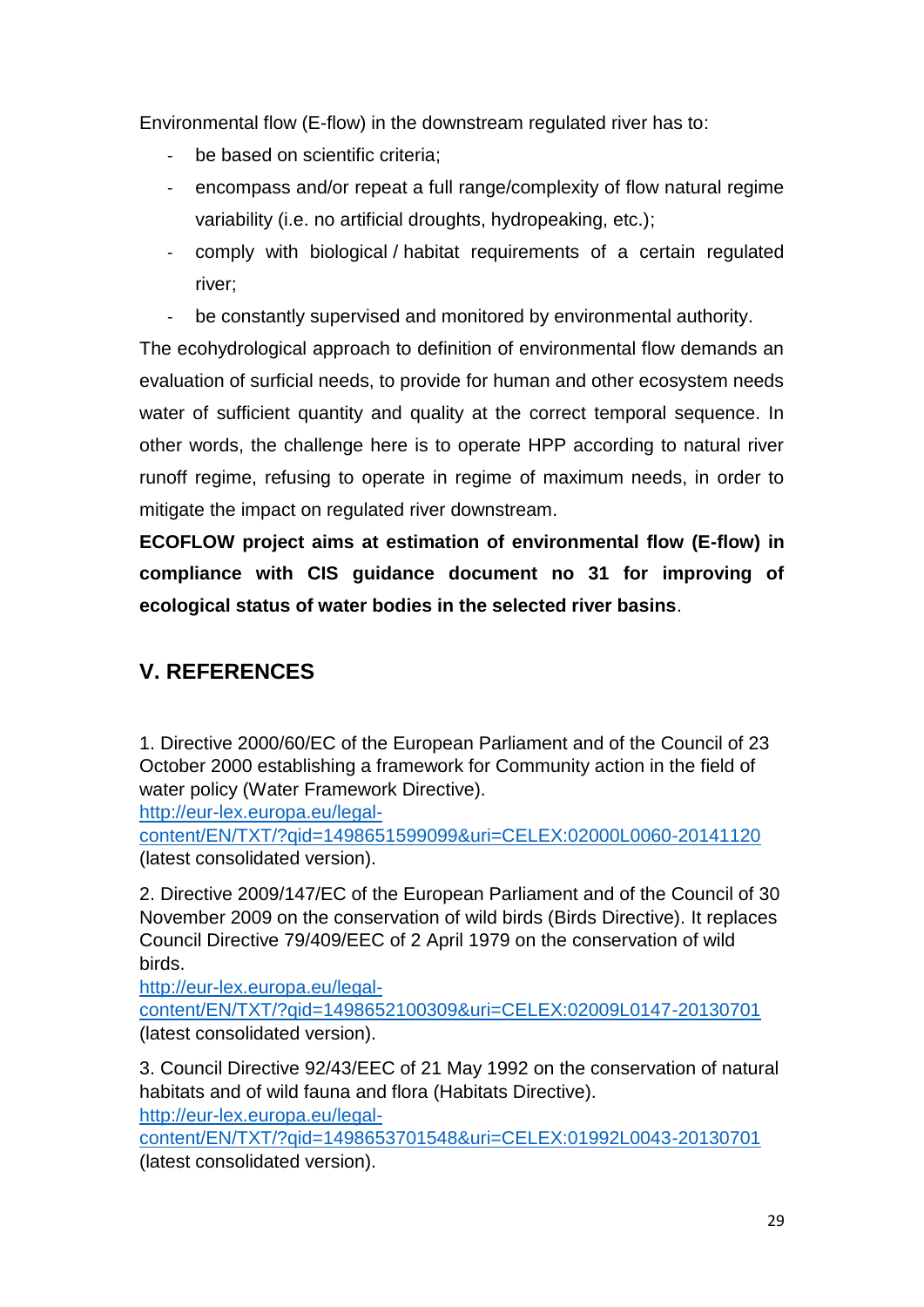4. Communication from the Commission to the European Parliament, the Council, the European Economic and Social Committee and the Committee of the Regions: A Blueprint to Safeguard Europe's Water Resources (COM/2012/0673).

<http://eur-lex.europa.eu/legal-content/EN/TXT/?uri=celex%3A52012DC0673>

5. CIS Guidance Document No. 31 "Ecological flows in the implementation of the Water Framework Directive".

[https://circabc.europa.eu/sd/a/4063d635-957b-4b6f-bfd4](https://circabc.europa.eu/sd/a/4063d635-957b-4b6f-bfd4-b51b0acb2570/Guidance%20No%2031%20-%20Ecological%20flows%20(final%20version).pdf) [b51b0acb2570/Guidance%20No%2031%20-](https://circabc.europa.eu/sd/a/4063d635-957b-4b6f-bfd4-b51b0acb2570/Guidance%20No%2031%20-%20Ecological%20flows%20(final%20version).pdf) [%20Ecological%20flows%20\(final%20version\).pdf](https://circabc.europa.eu/sd/a/4063d635-957b-4b6f-bfd4-b51b0acb2570/Guidance%20No%2031%20-%20Ecological%20flows%20(final%20version).pdf)

6. CIS Guidance Document No. 34 "Guidance document on the application of water balances for supporting the implementation of the WFD". [https://circabc.europa.eu/sd/a/820ec306-62a7-475c-8a98-](https://circabc.europa.eu/sd/a/820ec306-62a7-475c-8a98-699e70734223/Guidance%20No%2034%20-%20Water%20Balances%20Guidance%20(final%20version).pdf) [699e70734223/Guidance%20No%2034%20-](https://circabc.europa.eu/sd/a/820ec306-62a7-475c-8a98-699e70734223/Guidance%20No%2034%20-%20Water%20Balances%20Guidance%20(final%20version).pdf) [%20Water%20Balances%20Guidance%20\(final%20version\).pdf](https://circabc.europa.eu/sd/a/820ec306-62a7-475c-8a98-699e70734223/Guidance%20No%2034%20-%20Water%20Balances%20Guidance%20(final%20version).pdf)

7. Working Group ECOSTAT report on common understanding of using mitigation measures for reaching Good Ecological Potential for heavily modified water bodies impacted by water storage. [https://circabc.europa.eu/sd/a/933d3d60-988b-464a-8a4f-](https://circabc.europa.eu/sd/a/933d3d60-988b-464a-8a4f-459aa968fd0b/h_desktoppubsyjrc%20reportjrc103830kj-na-28413-en-n.pdf)[459aa968fd0b/h\\_desktoppubsyjrc%20reportjrc103830kj-na-28413-en-n.pdf](https://circabc.europa.eu/sd/a/933d3d60-988b-464a-8a4f-459aa968fd0b/h_desktoppubsyjrc%20reportjrc103830kj-na-28413-en-n.pdf)

8. CIS Guidance Document No. 4 "Identification and Designation of Heavily Modified and Artificial Water Bodies".

[https://circabc.europa.eu/sd/a/f9b057f4-4a91-46a3-b69a](https://circabc.europa.eu/sd/a/f9b057f4-4a91-46a3-b69a-e23b4cada8ef/Guidance%20No%204%20-%20heavily%20modified%20water%20bodies%20-%20HMWB%20(WG%202.2).pdf)[e23b4cada8ef/Guidance%20No%204%20-](https://circabc.europa.eu/sd/a/f9b057f4-4a91-46a3-b69a-e23b4cada8ef/Guidance%20No%204%20-%20heavily%20modified%20water%20bodies%20-%20HMWB%20(WG%202.2).pdf) [%20heavily%20modified%20water%20bodies%20-](https://circabc.europa.eu/sd/a/f9b057f4-4a91-46a3-b69a-e23b4cada8ef/Guidance%20No%204%20-%20heavily%20modified%20water%20bodies%20-%20HMWB%20(WG%202.2).pdf) [%20HMWB%20\(WG%202.2\).pdf](https://circabc.europa.eu/sd/a/f9b057f4-4a91-46a3-b69a-e23b4cada8ef/Guidance%20No%204%20-%20heavily%20modified%20water%20bodies%20-%20HMWB%20(WG%202.2).pdf)

9. Water Management Law, adopted on September 12, 2002. <https://likumi.lv/doc.php?id=66885>

10. Regulation No. 858 of the Cabinet of Ministers of Latvia "Regulations Regarding the Characterisation of the Types, Classification, Quality Criteria of Surface Water Bodies and the Procedures for Determination of Anthropogenic Loads", adopted on October 19, 2004. <https://likumi.lv/doc.php?id=95432>

11. Regulation No. 736 of the Cabinet of Ministers of Latvia "Regulations on water resources use permits", adopted on December 23, 2003. <https://likumi.lv/doc.php?id=82574>

12. Regulation No. 1014 of the Cabinet of Ministers of Latvia "Procedure for elaboration of water body management regulations", adopted on December 27, 2005.

<https://likumi.lv/doc.php?id=124798>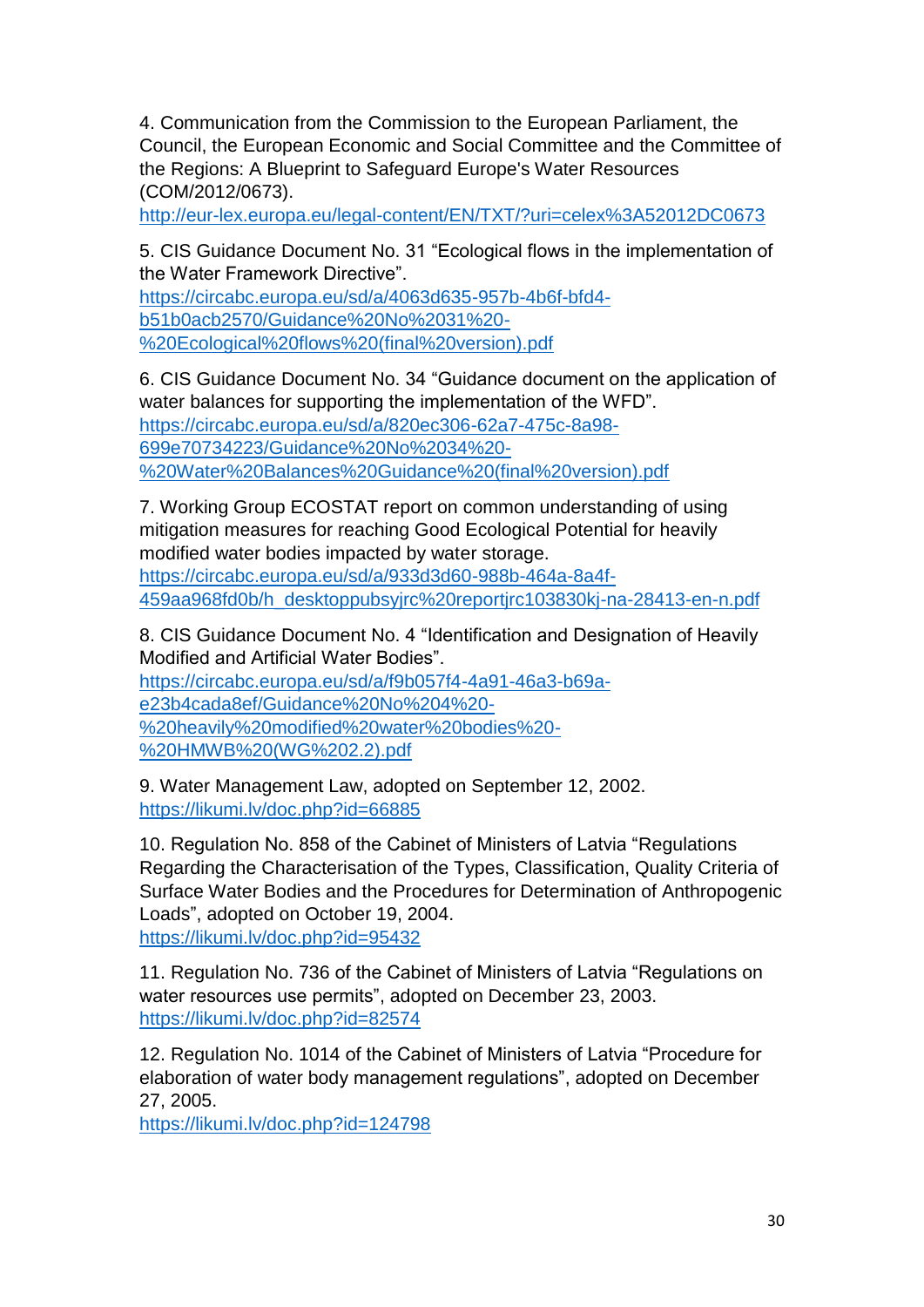13. Regulation No. 329 of the Cabinet of Ministers of Latvia "On the construction standard LBN 224-15: Amelioration systems and hydrotechnical constructions", adopted on June 30, 2015. *This Regulation replaces the former Regulation No. 631, adopted on August 26, 2005.* <https://likumi.lv/ta/id/274993>

14. Regulation No. 505 of the Cabinet of Ministers of Latvia "On the construction standard LBN 229-15: Hydrotechnical constructions of class A hydropower plants", adopted on September 1, 2015. *This Regulation replaces the former Regulation No. 852, adopted on October 19, 2006.* <https://likumi.lv/ta/id/276261>

15. Regulation No. 27 of the Cabinet of Ministers of Latvia "On rivers (river stretches) where, in order to protect fish resources, construction and renovation of hydropower plant dams, and creation of physical obstructions of any kind is forbidden", adopted on January 15, 2002. <https://likumi.lv/doc.php?id=58603>

16. Regulation No. 118 of the Cabinet of Ministers of Latvia "On the quality of surface water and groundwater", adopted on March 12, 2002. <https://likumi.lv/doc.php?id=60829>

17. Law on Environmental Impact Assessment, adopted on October 14, 1998. <https://likumi.lv/doc.php?id=51522>

18. Regulation No. 157 of the Cabinet of Ministers of Latvia "Procedure of the Strategic Environmental Impact Assessment", adopted on March 23, 2004. <https://likumi.lv/doc.php?id=86512>

19. Regulation No. 646 of the Cabinet of Ministers of Latvia "On River basin management plans and Programmes of measures", adopted on June 25, 2009. *This Regulation replaces the former Regulation No. 283, adopted on May 30, 2003.*

<https://likumi.lv/doc.php?id=194319>

20. Law on Water, Valstybės žinios, 1997-11-19, No 104-2615. <https://www.e-tar.lt/portal/lt/legalAct/TAR.B3CC2C0B9BD2>

21. Law on Construction, Valstybės žinios, 1996-04-10, No 32-788. <https://www.e-tar.lt/portal/lt/legalAct/TAR.F31E79DEC55D>

22. Law on Territorial Planning, Valstybės žinios, 1995-12-30, No 107-2391. [https://www.e-tar.lt/portal/lt/legalAct/TAR.26B563184529/TAIS\\_437953](https://www.e-tar.lt/portal/lt/legalAct/TAR.26B563184529/TAIS_437953)

23. Law on Protected Areas, Valstybės žinios, 1993-11-24, No 63-1188. <https://www.e-tar.lt/portal/lt/legalAct/TAR.FF1083B528B7>

24. Law on Environmental Impact Assessment of the Proposed Economic Activity, Valstybės žinios, 1996-08-30, No 82-1965. [https://www.e-tar.lt/portal/lt/legalAct/TAR.0539E2FEB29E/TAIS\\_453920](https://www.e-tar.lt/portal/lt/legalAct/TAR.0539E2FEB29E/TAIS_453920)